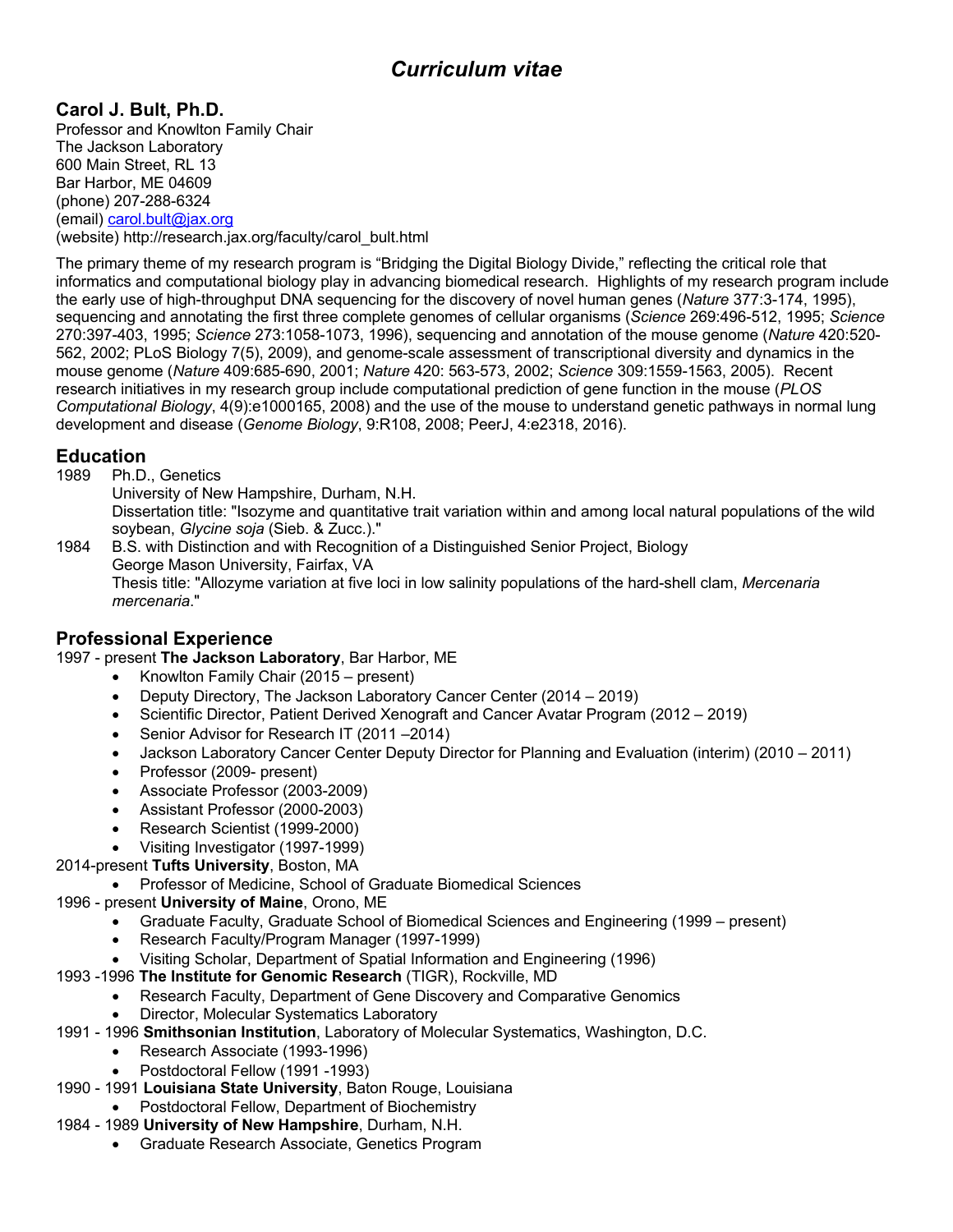## **Publications**

Neuhauser S, Begley D, Krupke D, **Bult CJ**. PDX Like Me: A query language for identifying PDX models that match complex genomic profiles. *J Clinical Oncology*, submitted.

Koc S, Lloyd MW, Gover J, Seepo S, Lakshmi S…… **Bult CJ**, Davis-Dusenbery B, Dean DA, Chuang JH, for the PDXNet Consortium Members. 2021. PDXNet Portal: Patient-Derived Xenograft model, data, workflow, and tool discovery. *bioRxiv* doi: https://doi.org/10.1101/2021.10.15.464537

Petit F, Longoni M, Wells J, Maser R, Dysart MJ…..**Bult CJ**, Donahoe PK, High FA. 2021. Missense variants affecting the actin-binding domains of *PLS3* cause X-linked congenital diaphragmatic hernia and body wall defects. *medRxiv* doi: https://doi.org/10.1101/2021.07.07.21259278

Foxworth N, Wells J, Ocana-Lopez S, Muller S, Denegre J….**Bult CJ**, Loscertales M. 2021. The extracellular matrix gene, *Svep1*, orchestrates airway patterning and the transition from lung branching morphogenesis to alveolar maturation in the mouse. *bioRxiv* doi: https://doi.org/10.1101/2021.07.26.453586

Ravanmehr V, Blau H, Cappelletti L, Fontana T, Carmody L……Bult C, Rueter J, Casiraghi E, Valentini G, Mungall C, Oprea T, Robinson PN**.** 2021. Supervised learning with word embeddings derived from PubMed captures latent knowledge about protein kinases and cancer. *bioRxiv* doi: https://doi.org/10.1101/2021.06.11.447943

Richardson JE, Baldarelli RM, **Bult CJ.** 2021**.** Multiple genome viewer (MGV): a new tool for visualization and comparison of multiple annotated genomes. *Mamm Genome* doi: 10.1007/s00335-021-09904-1

Ringwald M, Richardson JE, Baldarelli RM, Blake JA, Kadin JA, Smith C, **Bult CJ.** 2021. Mouse Genome Informatics (MGI): latest news from MGD and GXD. *Mamm Genome* doi: 10.1007/s00335-021-09921-0

Hamosh A, Amberger JS, Bocchini CA, Bodurtha J, **Bult CJ**, Chute CG, Cutting GR, Dietz HC, Firth HV, Gibbs RA, Grody WW, Haendel MA, Lupski JR, Posey JE, Robinson PN, Schriml LM, Scott AF, Sobreira NL, Valle D, Wu N, Rasmussen SA. 2021. Am J Hum Genet 108(9):1807-1808.

Manolio TA, **Bult CJ**, Chisholm RL, Deverka PA, Ginsburg GS, Goldrich M, Jarvik GP, Mensah GA, Ramos EM, Relling MV, Roden DM, Rowley R, Williams MS, Green ED. 2021. Genomic medicine year in review: 2021. Am J Hum Genet 108(12):2210-2214.

Sun H, Cao S, Mashl RJ, Mo CK, Zaccaria S, Wendl MC, Davies SR, Bailey MH, Primeau TM, Hoog J, Mudd JL, Dean DA 2nd, Patidar R, Chen L, Wyczalkowski MA, Jayasinghe RG, Rodrigues FM, Terekhanova NV, Li Y, Lim KH, Wang-Gillam A, Van Tine BA, Ma CX, Aft R, Fuh KC, Schwarz JK, Zevallos JP, Puram SV, Dipersio JF; **NCI PDXNet Consortium**, Davis-Dusenbery B, Ellis MJ, Lewis MT, Davies MA, Herlyn M, Fang B, Roth JA, Welm AL, Welm BE, Meric-Bernstam F, Chen F, Fields RC, Li S, Govindan R, Doroshow JH, Moscow JA, Evrard YA, Chuang JH, Raphael BJ, Ding L. 2021. Comprehensive characterization of 536 patient-derived xenograft models prioritizes candidates for targeted treatment. Nat Commun 12(1):5086.

Berlow NE, Crawford KA, **Bult C**, Noakes C, Sloma I, Rudzinski ER, Keller C. 2021. RET in Alveolar Rhabdomyosarcoma, *CSHL Molecular Case Studies.* doi: 10.1101/mcs.a006049

Woo XY, Giordano J, Srivastava A, Zhao ZM, Lloyd MW…..**Bult CJ**, Medico E, Chuang JH, PDXNet Consortium, EuroPDX Consortium. Conservation of copy number profiles during engraftment and passaging of patient-derived cancer xenografts. 2021. *Nature Genetics*, 53(1):86-99.

Manolio TA, **Bult CJ**, Chisholm RL, Deverka PA, Ginsburg GS, Goldrich M, Jarvik GP, Mensah GA, Relling MV, Roden DM, Rowley R, Tamburro C, Williams MS, Green ED. 2020. Genomic Medicine Year in Review: 2020. *Am J Hum Genet*. 107(6):1007-1010. doi: 10.1016/j.ajhg.2020.11.005.

Blake JA, Baldarelli R, Kadin JA, Richardson JE, Smith CL, **Bult CJ**. 2020. Mouse Genome Database (MGD): Knowledgebase for mouse-human comparative biology. *Nucleic Acids Res*. 4:gkaa1083. doi: 10.1093/nar/gkaa1083.

Alliance of Genome Resources Consortium. 2020. Alliance of Genome Resources Portal: unified model organism research platform. *Nucleic Acids Res*. 48(D1):D650-D658. doi: 10.1093/nar/gkz813.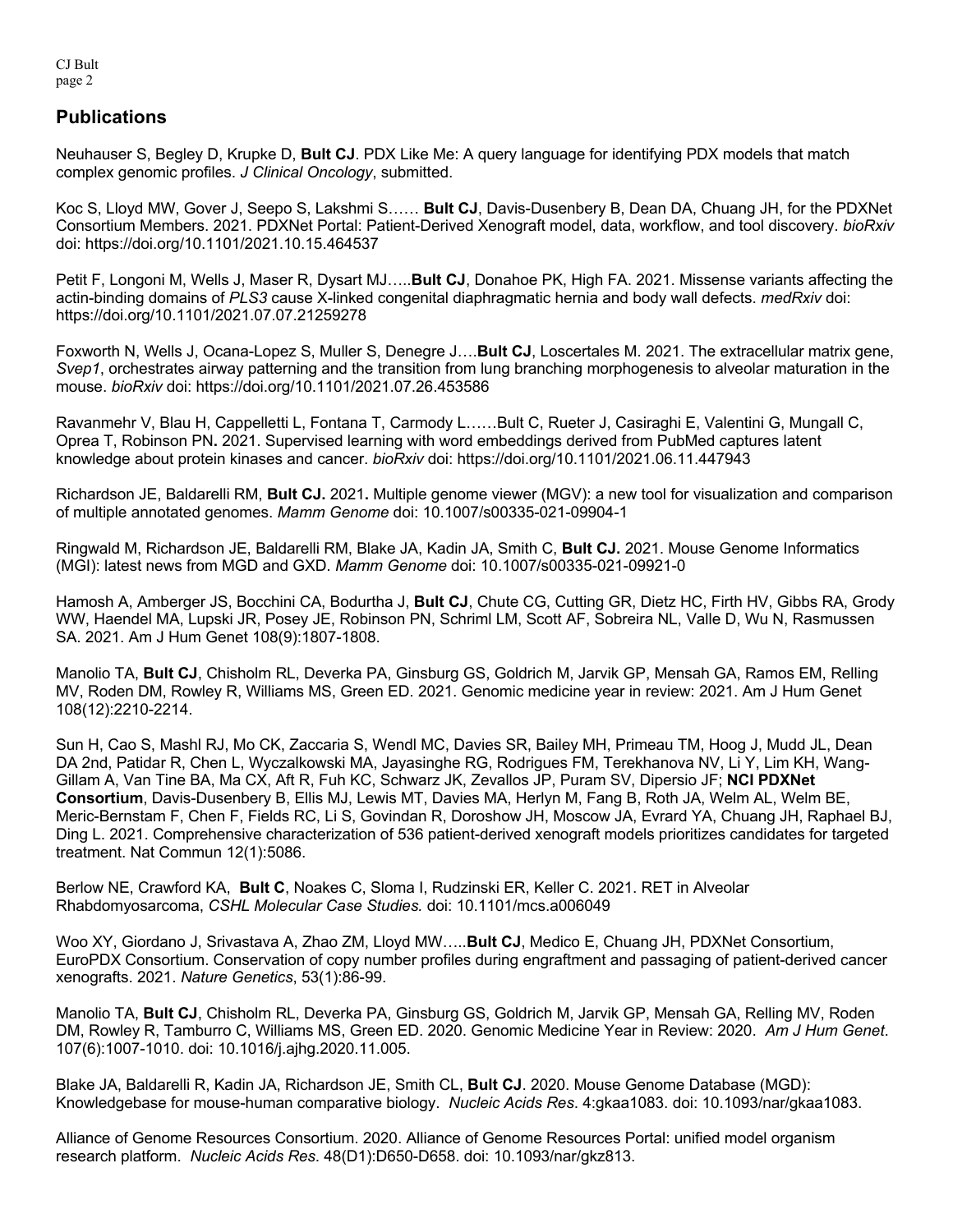Stripecke R, Munz C, Schuringa JJ, Bissig KD, Soper B, Meehan T, Yao LC, Di Santo JP, Brehm M, Rogriguez E, Wege AK, Bonnet D, Guionaud S, Howard KE, Kitchen S, Klein F, Saeb-Parsy K, Sam J, Sharma AD, Tumpp A, Trusolino L, **Bult C**, Shultz L. 2020. Innovations, challenges, and minimal information for standardization of humanized mice. EMBO Mol Med 12:e8662. https://doi.org/10.15252/emmm.201708662

Manolio TA, **Bult CJ**, Chisholm RL, Deverka PA, Ginsburg GS, Jarvik GP, McLeod HL, Mensah GA, Relling MV, Roden DM, Rowley R, Tamburro C, Williams MS, Green ED. 2019. Genomic Medicine Year in Review: 2019. Am Soc Human Genet 105:1072-1075.

Evrard YA, Srivastava A, Randjelovic J, Arunachalam S, **Bult CJ**…..Chuang JH. 2019. Systematic establishment of robustness and standards in Patient-Derived Xenograft experiments and analysis. bioRxiv doi: https://doi.org/10.1101/790246.

Wood XY, Giordano J, Srivastava A, Zhao ZM, Lloyd MW….**Bult CJ**, Medico E, Chuang JH. 2019. Conservation of copy number profiles during engraftmnt and passanging of patient-derived cancer xenografts. bioRxiv doi: https://doi.org/10.1101/861393.

Kolishovski G, Lamoureux A, Hale P, Richardson J, Recla J, Adesanya O, Simons A, Ramamoorthy G, **Bult CJ**. The JAX Synteny Browser for Mouse-Human Comparative Genomics. 2019. Mammalian Genome, 30:353-361.

Alliance of Genome Resources Consortium. 2019. The Alliance of Genome Resources: Building a modern data ecosystem for model organism databases. Genetics, doi: 10.1534/genetics.119.302523.

Hill DP, Harper A, Malcolm J, McAndrews MS, Mockus SM, Patterson SE, Reynolds T, **Bult CJ**, Chesler EJ, Blake JA. 2019. Cisplatin-Interacting Genes Differentially Regulated in Triple Negative Breast Cancer Subtypes*.* BMC Cancer, 19:1039.

Alliance of Genome Resources Consortium. 2019. Alliance of Genome Resources Portal: unified model organism research platform. Nucl Acids Res doi: 10.1093/nar/gkz813

Woo XY, Srivastava A, Graber JH, Yadav V, Sarsani VK, Simons A, Beane G, Grubb S, Ananda G, Liu R, Stafford G, Chuang JH, Airhart SD, Karuturi RKM, George J, **Bult CJ**. 2019. Genomic data analysis workflows for tumors from patient-derived xenografts (PDXs): challenges and guidelines. BMC Med Genomics 12:92

Berlow NE, Rikhi R, Geltzeiler M, Abraham J, Svalina MN, Davis LE, Wise E, Mancini M, Noujaim J, Mansoor A, Quist MJ, Matlock KL, Goros MW, Hernandez BS, Doung YC, Thway K, Tsukahara T, Nishio J, Huang ET, Airhart S, **Bult CJ**, Gandour-Edwards R, Maki RG, Jones RL, Michalek JE, Milovancev M, Ghosh S, Pal R, Keller C. 2019. Probabilistic modeling of personalized drug combinations from integrated chemical screen and molecular data in sarcoma. BMC Cancer 19:593.

Malcolm JE, Stearns TM, Airhart SD, Graber JH, **Bult CJ**. 2019. Factors that influence response classifications in chemotherapy treated patient derived xenografts PDX). PeerJ doi: 10.7717/peerj.6586

Zhang WC, Wells J, Chow KH, Huang H, Yuan M, Saxena T, Melnick MA, Politi K, Costa D, **Bult CJ**, Slack F. 2019. miR-147b-mediated TCA cycle dysfunction and pseudohypoxia initiate drug tolerance to EGFR inhibitors in lung adenocarcinoma. Nat Metab 4:460-474.

Recla JM, Bubier JA, Gatti DM, Ryan JL, Long KH, Robledo RF, Glidden N, Hou G, Churchill GA, Maser RS, Zhang ZW, Young EE, Chesler EJ, **Bult CJ**. 2019. Genetic mapping in Diversity Outbred mice identifies a Trpa1 variant influencing late phase formalin response. Pain, 160:1740-1753.

Manolio TA, Rowley R, Williams MS, Roden D, Ginsburg GS, **Bult C**, Chisholm RL, Deverka PA, McLeod HL, Mensah GA, Relling MV, Rodriguez LL, Tamburro C, Green ED. 2019. Opportunities, Resources, and Techniques for Implementing Genomics in Clinical Care. The Lancet (invited contribution), 394:511-520.

Kim H, Kumar P, Menghi F, Noorbakhsh J, Cerveira E, Ryan M, Zhu Q, Ananda G, George J, Chen HC, Mockus S, Zhang C, Yang Y, Keck J, Karuturi RKM, **Bult CJ**, Lee C, Liu ET, Chuang JH. 2018. High-resolution deconstruction of evolution induced by chemotherapy treatments in breast cancer xenografts. Sci Rep. Dec 18;8(1):17937. PMID:30560892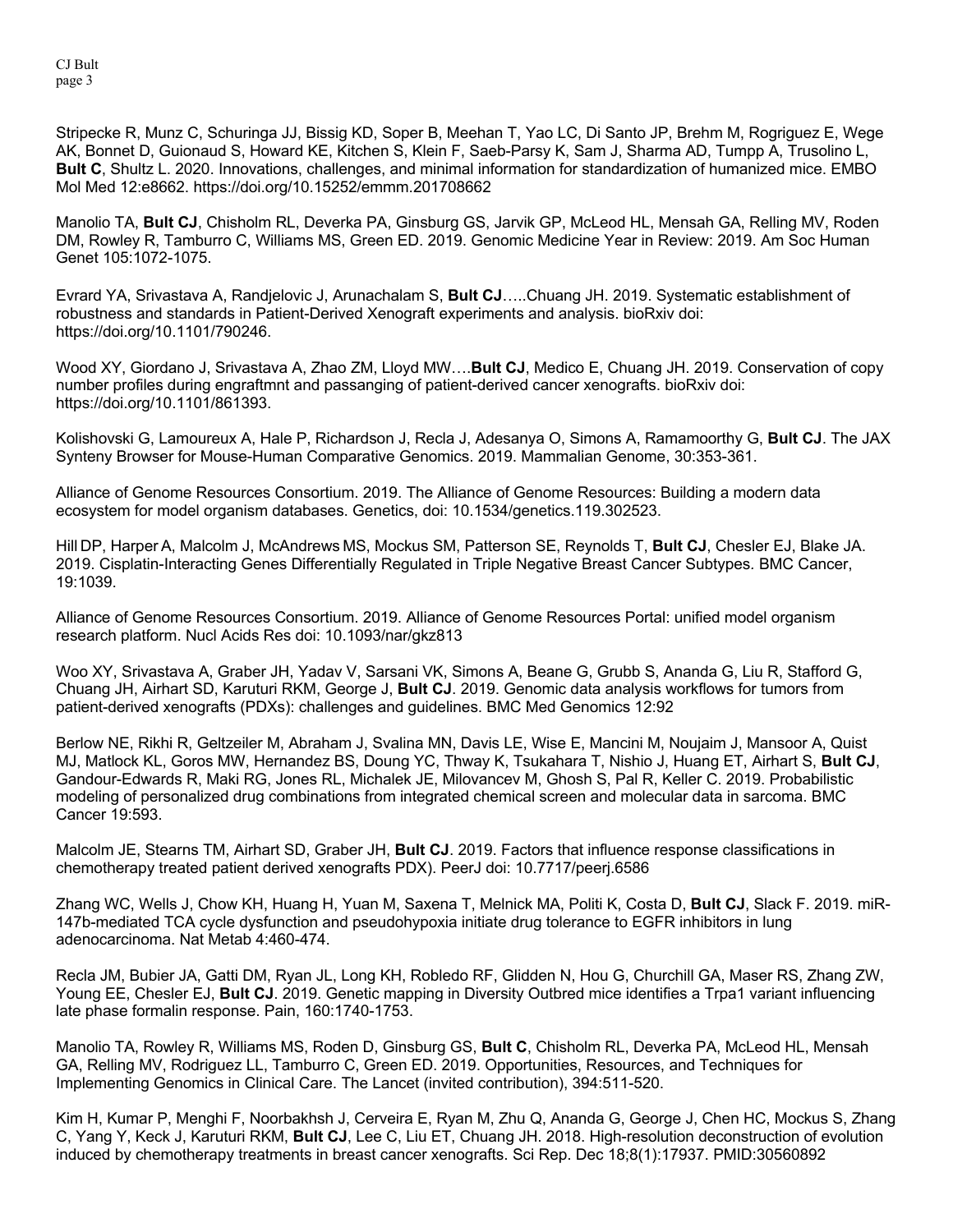The RNAcentral Consortium. 2018. RNAcentral: a hub of information for non-coding RNA sequences. Nucleic Acids Res. 2018 Dec 8. doi: 10.1093/nar/gky1206. PMID:30535383

Conte N, Mason JC, Halmagyi C, Neuhauser S, Mosaku A, Yordanova G, Chatzipli A, Begley DA, Krupke DM, Parkinson H, Meehan TF, **Bult CJ**. 2018. PDX Finder: A portal for patient-derived tumor xenograft model discovery. Nucleic Acids Res. doi: 10.1093/nar/gky984. PMID:30535239

**Bult CJ**, Blake JA, Smith CL, Kadin JA, Richardson JE. Mouse Genome Database Group. 2018. Mouse Genome Database (MGD) 2019. Nucleic Acids Res. doi: 10.1093/nar/gky1056. PMID:30407599

Howe DG, Blake JA, Bradford YM, **Bult CJ**, Calvi BR, Engel SR, Kadin JA, Kaufman TC, Kishore R, Laulederkind SJF, Lewis SE, Moxon SAT, Richardson JE, Smith C. 2018. Model organism data evolving in support of translational medicine. Lab Anim (NY). Oct;47(10):277-289. PMID:30224793

Woo XY, Srivastava A, Graber JH, Yadav V, Sarsani VK, Simons A, Beane G, Grubb S, Ananda G, Liu R, Stafford G, Chuang JH, Airhart SD, Karuturi RKM, George J, **Bult CJ**. 2018. Bioinformatics workflows for genomic analysis of tumors from Patient Derived Xenografts (PDX): challenges and guidelines. BioRxiv doi: https://doi.org/10.1101/414946

Volpi S, **Bult CJ**, Chisholm RL, Deverka PA, Ginsburg GS, Jacob HJ, Kasapi M, McLeod HL, Roden DM, Williams MS, Green ED, Rodriguez LL, Aronson S, Cavallari LH, Denny JC, Dressler LG, Johnson JA, Klein TE, Leeder JS, Piquette-Miller M, Perera M, Rasmussen-Torvik LJ, Rehm HL, Ritchie MD, Skaar TC, Wagle N, Weinshilboum R, Weitzel KW, Wildin R, Wilson J, Manolio TA, Relling MV. Research Directions in the Clinical Implementation of Pharmacogenomics: An Overview of US Programs and Projects. Clin Pharmacol Ther. 2018 May;103(5):778-786. PMID:29460415

Berlow NE, Rikhi R, Geltzeiler MN, Abraham J, Svalina MN, Davis LE, Wise E, Mancini M, Noujaim J, Mansoor A, Quist MJ, Matlock KL, Goros MW, Hernandez BS, Duong YC, Thway K, Tsukahara T, Nishio J, Huang EC, Airhart S, **Bult CJ,** Gandour-Edwards R, Maki RG, Jones RL, Michalek JE, Milovancev M, Ghosh S, Pal R, Keller C. Probabilistic modeling of personalized drug combinations from integrated chemical screen and molecular data in sarcoma. BioRxiv oi: https://doi.org/10.1101/396358

Pujar S, O'Leary NA, Farrell CM, Loveland JE, Mudge JM, Wallin C, Girón CG, Diekhans M, Barnes I, Bennett R, Berry AE, Cox E, Davidson C, Goldfarb T, Gonzalez JM, Hunt T, Jackson J, Joardar V, Kay MP, Kodali VK, Martin FJ, McAndrews M, McGarvey KM, Murphy M, Rajput B, Rangwala SH, Riddick LD, Seal RL, Suner MM, Webb D, Zhu S, Aken BL, Bruford EA, **Bult CJ**, Frankish A, Murphy T, Pruitt KD. 2018. Consensus coding sequence (CCDS) database: a standardized set of human and mouse protein-coding regions supported by expert curation. Nucleic Acids Res. 46(D1):D221-D228. PMID:29126148

Krupke, DM, Begley DA, Sundberg JP, Richardson JE, Neuhauser SB, **Bult CJ**. 2017. The Mouse Tumor Biology Database: A Comprehensive Resource for Mouse Models of Human Cancer. Cancer Research 77:e67-e70.

Meehan TF, Conte N, Goldstein T, Inghirami, G, Murakama MA….**Bult CJ**. 2017. PDX-MI: Minimal Information for Patient-Derived Tumor Xenograft Models. Cancer Research 77:e62-e66.

Smith CL, Blake JA, Kadin JA, Richardson JE, Bult CJ. 2017. Mouse Genome Database (MGD)-2018: knowledgebase for the laboratory mouse. Nucleic Acids Res doi: 10.1093/nar/gkx1006.

Pujar S, O'Leary NA, Farrell CM, Loveland, JE…**Bult CJ**, Frankish A, Murphy T, Pruitt KD. 2017. Consensus coding sequence (CCDS) database: a standardized set of human and mouse protein-coding regions supported by expert curation. Nucleic Acids Res. doi: 10.1093/nar/gkx1031

Randolph ME, Cleary MM, Bajwa Z, Svalina MN, Young MC, Mansoor A, Kaur P, **Bult CJ**, Goros MW, Michalek JE, Xiang S, Keck J, Krasnoperov V, Gill P, Keller C. 2017. EphB4/EphrinB2 therapeutics in Rhabdomyosarcoma. PloS One 12(8):e0183161. doi: 10.1371/journal.pone.0183161.

Delattre O, **Bult CJ**. 2017. Editorial overview: Characterizing the cancer genome: mechanistic insights and translational opportunities. Curr Opin Genet Dev 42:78-80.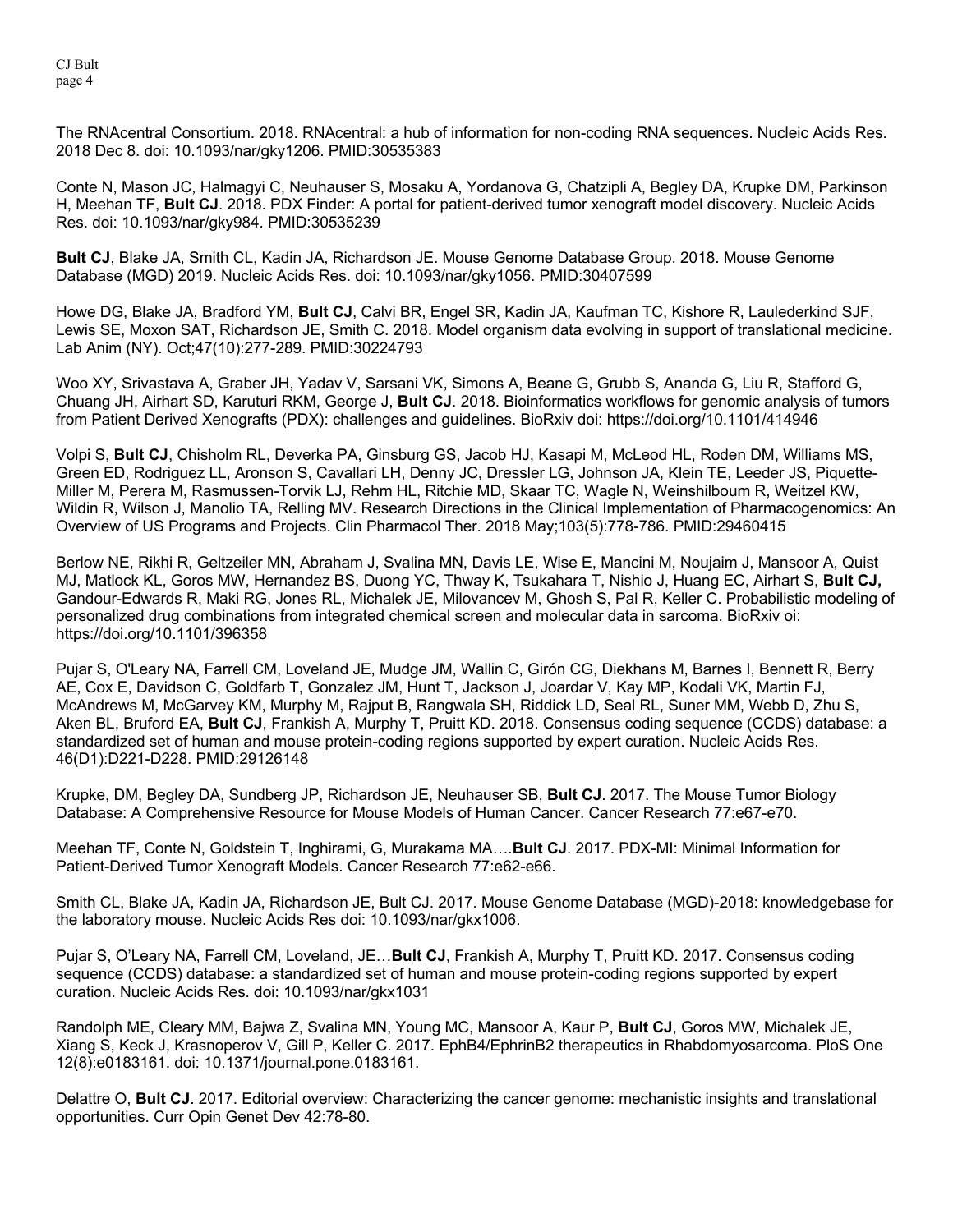Manolio, TA, Fowler DM, Starita LM, Haendel MA, MacArthur DG…, **Bult C**. 2017. Bedside Back to Bench: Building bridges between basic and clinical genomic research. Cell 169(1):6-12.

Longoni M, High FA, Qi H, Joy MP, Hila R, Coleti CM, Synn J, Loscertales M, Shan L, **Bult CJ**, Wilson JM, Shen Y, Chung WK, Donahoe PK. 2017. Genome-wide enrichment of damaging de novo variants in patients with isolated and complex congenital diaphragmatic hernia. Hum Genet 136(6):679-691. doi: 10.1007/s00439-017-1774-y.

Eppig JT, Smith CL, Blake JA, Ringwald M, Kadin JA, Richardson JE, **Bult CJ**. 2017. Mouse Genome Informatics (MGI): Resources for mining mouse genetic, genomic and biological data in support of primary and translational research. Methods Mol Biol. 1488:47-73.

Beauchemin KJ, Wells JM, Kho AT, Philip VM, Kamir D, Kohane IS, Graber JH, **Bult CJ**. 2106. Temporal dynamics of the developing lung transcriptome in three common inbred strains of laboratory mice reveals multiple stages of postnatal alveolar development. PeerJ. 4:e2318. doi: 10.7717/peerj.2318 PMID:27602285

Blake JA, Eppig JT, Kadin JA, Richardson JE, Smith CL, **Bult CJ**; the Mouse Genome Database Group. 2016. Mouse Genome Database (MGD) – 2017: community knowledge resource for the laboratory mouse. Nucleic Acids Res pii: gkw1040 PMID:27899570

High FA, Bhayani P, Wilson JM, **Bult CJ**, Donahoe PK, Longoni M. 2016. De novo frameshift mutation in COUP-TFII (NR2F2) in human congenital diaphragmatic hernia. Am J Med Genet A 170(9):2457-61. doi: 10.1002/ajmg.a.37830. PMID: 27363585

Dobrolecki LE, Airhart SD, Alferez DG, Aparicio S, Behbod F, Bentires-Alj M, Brisken C, **Bult CJ**, Cai S, Clarke RB, Dowst H, Ellis MJ, Gonzalez-Suarez E, Iggo RD, Kabos P, Li S, Lindeman GJ, Marangoni E, McCoy A, Meric-Bernstam F, Piwnica-Worms H, Poupon MF, Reis-Filho J, Sartorius CA, Scabia V, Sflomos G, Tu Y, Vaillant F, Visvader JE, Welm A, Wicha MS, Lewis MT. 2016. Patient-derived xenograft (PDX) models in basic and translational breast cancer research. Cancer Metastasis Rev. doi: 10.1007/s10555-016-9653-x. PMID: 28025748

Bais P, Beebe K, Morelli KH, Currie ME, Norberg SN, Evsikov AV, Miers KE, Seburn KL, Guergueltcheva V, Kremensky I, Jordanova A, **Bult CJ**, Burgess RW. 2016. Metabolite profile of a mouse model of Charcot-Marie-Tooth type 2D neuropathy: implications for disease mechanisms and interventions. Bio Open 5(7):908-20. doi: 10.1242/bio.019273. PMID:27288508

Mockus SM, Patterson SE, Statz C, **Bult CJ**, Tsongalis GJ. 2016. Clinical trials in precision oncology. Clin Chem. 62(3):442-8. doi: 10.1373/clinchem.2015.247437. PMID: 26607725

Hingorani P, Janeway K, Crompton, BD, Kadoch C, Mackall CL, Khan J, Shern JF, Schiffman J, Mirabello L, Savage SA, Ladanyi M, Meltzer P, **Bult CJ**, Adamson PC, Lupo PJ, Mody R, DuBois SG, Parsons DW, Khanna C, Lau C, Hawkins DS, Randall RL, Smith M, Sorensen PH, Plon SE, Skapek SX, Lessnick S, Gorlick R, Reed. DR. Current State of Pediatric Sarcoma Biology and Opportunities for Future Discovery: A Report from the Sarcoma Translational Research Workshop. 2016. Cancer Genetics doi:10.1016/j.cancergen.2016.03.004 PMID: 27132463

Liu E, **Bult CJ**, Shultz, L. 2016. Patient Derived Xenografts: Why Now? JAMA Oncol. doi:10.1001/jamaoncol.2016.0193 PMID:27055176

Didion JP, Morgan AP, Yadgary L, Bell TA, McMullan RC, Ortiz de Solorzano L, Britton-Davidian J, **Bult CJ**, Campbell KJ, Castiglia R, Ching YH, Chunco AJ, Crowley JJ, Chesler EJ, Förster DW, French JE, Gabriel SI, Gatti DM, Garland T Jr, Giagia-Athanasopoulou EB, Giménez MD, Grize SA, Gündüz İ, Holmes A, Hauffe HC, Herman JS, Holt JM, Hua K, Jolley WJ, Lindholm AK, López-Fuster MJ, Mitsainas G, da Luz Mathias M, McMillan L, Ramalhinho MD, Rehermann B, Rosshart SP, Searle JB, Shiao MS, Solano E, Svenson KL, Thomas-Laemont P, Threadgill DW, Ventura J, Weinstock GM, Pomp D, Churchill GA, Pardo-Manuel de Villena F. 2016. R2d2 drives selfish sweeps in the house mouse. Molecular Biology and Evolution pii: msw036 PMID:26882987

**Bult CJ**, Eppig JT, Blake JA, Kadin JA, Richardson JE; Mouse Genome Database Group. 2016. Mouse genome database 2016. Nucleic Acids Res. 44(D1):D840-7.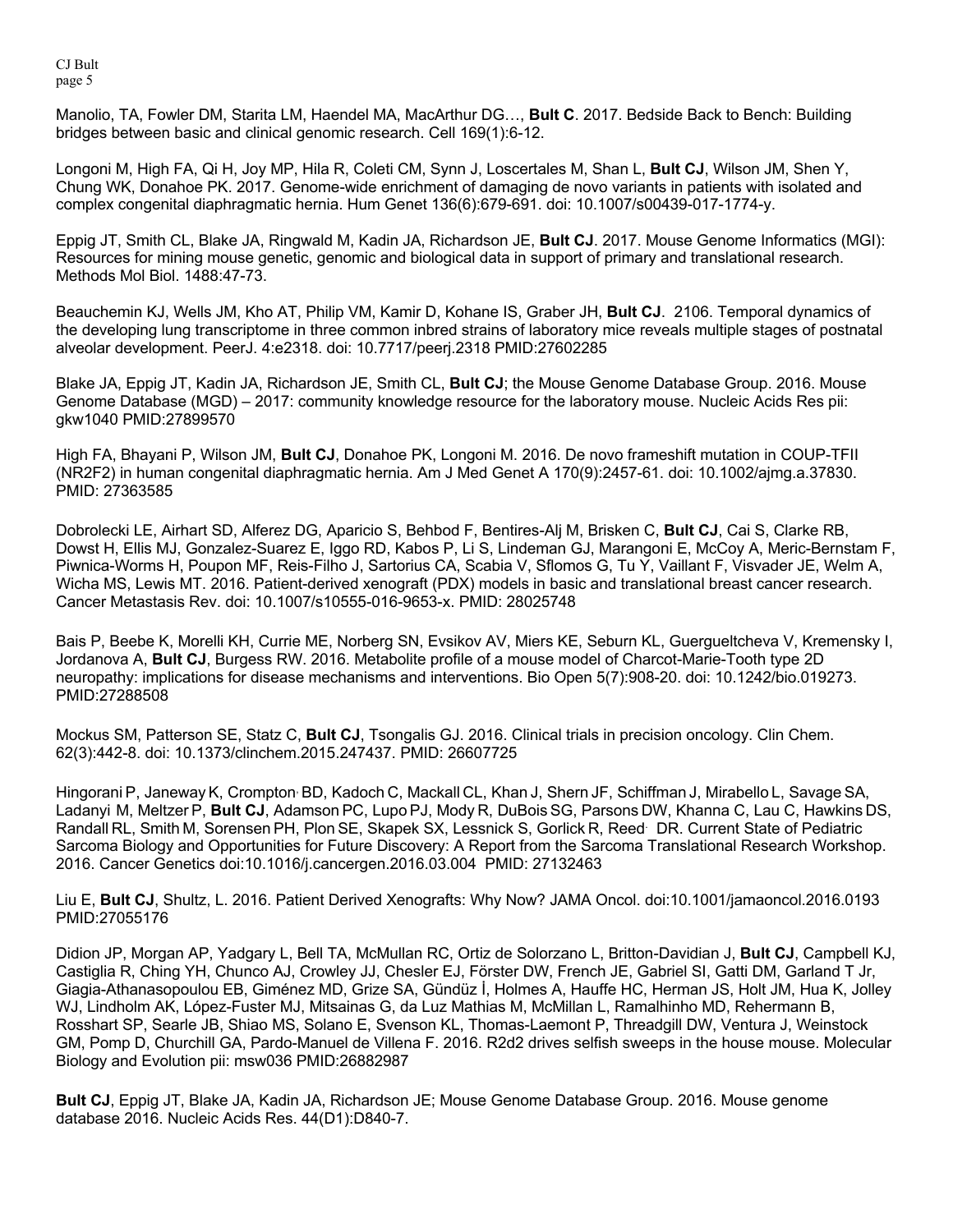Begley DA, Sundberg JP, Krupke DM, Neuhauser SB, **Bult CJ**, Eppig JT, Morse HC 3rd, Ward JM. 2015. Finding mouse models of human lymphomas and leukemia's using The Jackson Laboratory Mouse Tumor Biology database. Exp Mol Pathol. 99(3):533-6.

Eppig JT, Richardson JE, Kadin JA, Ringwald M, Blake JA, **Bult CJ**. 2015. Mouse Genome Informatics (MGI): reflecting on 25 years. Mamm Genome. 26(7-8):272-84.

Dolan ME, Baldarelli RM, Bello SM, Ni L, McAndrews MS, **Bult CJ**, Kadin JA, Richardson JE, Ringwald M, Eppig JT, Blake JA. 2015. Orthology for comparative genomics in the Mouse Genome Database. Mamm Genome. 26(7-8):305-13.

Richardson JE, **Bult CJ.** 2015. Visual Annotation Display (VLAD): A Tool for Finding Functional Themes in Lists of Genes. Mamm Genome 26(7-8):567-73.

Zhu Y, Richardson JE, Hale P, Baldarelli RM, Reed DJ. Recla JM, Sinclair R, Reddy TBK, **Bult CJ**. 2015. A unified gene catalog for the laboratory mouse reference genome. Mamm Genome 26(7-8):295-304.

Eppig JT, Richardson JE, Kadin JA, Smith CL, Blake JA, **Bult CJ**; MGD Team. 2015. Mouse Genome Database: From sequence to phenotypes and disease models. Genesis 53(8):458-73.

Gandara DR, Mack PC, **Bult C**, Li T, Lara PN Jr, Riess JW, Astrow SH, Gandour-Edwards R, Cooke DT, Yoneda KY, Moore EH, Pan CX, Burich RA, David EA, Keck JG, Airhart S, Goodwin N, de Vere White RW, Liu ET. 2015. Bridging tumor genomics to patient outcomes through an integrated patient-derived xenograft platform. Clin Lung Cancer 16:165- 72.

Mockus SM, Patterson SE, Statz C, **Bult CJ**, Tsongalis GJ. 2015. Clinical trials in precision oncology. Clin Chem pii: clinchem.2015.247437.

Hooper JE, Cantor EL, Ehlen MS, Banerjee A, Malempati S, Stenzel P, Woltjer RL, Gandour-Edwards R, Goodwin NC, Yang Y, Kaur P, **Bult CJ**, Airhart SD, Keller C. 2015. A Patient-Derived Xengraft Model of Parameningeal Embryonal Rhabdomyosarcoma for preclinical studies. Sarcoma doi: 10.1155/2015/826124. Epub 2015 Nov 30.

Pan, C, Zhang H, Tepper, CG, Lin T, Davis RR, Keck J, Ghosh PM, Gill P, Airhart S, **Bult CJ**, Gandara DR, Liu E, de Vere White RW, Development and characterization of bladder cancer patient-derived xenografts for precision medicine in bladder cancer. PLoS ONE, 10(8):e0134346.

Ananda G, Mockus S, Lundquist M, Spotlow V, Simons A, Mitchell T, Stafford G, Philip V, Stearns T, Srivastava A, Barter M, Rowe L, Malcol J, **Bult C**, Karuturi RK, Rasmussen K, Hinerfeld D. 2015. Development and validation of the JAX Cancer Therapy Profile for detection of clinically actionable mutations in solid tumors. Exp Mol Pathol. 98:106-12.

**Bult CJ**, Krupke DM, Begley DA, Richardson JE, Neuhauser SB, Sundberg, JP, Eppig JT. 2015. Mouse Tumor Biology (MTB): a database of mouse models for human cancer. Nucleic Acids Res doi: 10.1093/nar/gku987

Eppig, JT, Blake JA, **Bult CJ**, Kadin JA, Richardson JE. 2014. The Mouse Genome Database (MGD): facilitating mouse as a model for human biology and disease. Nucleic Acids Res. Doi: 10.1093/nar/gku967

Longoni M, High FA, Russell MK, Kashani A, Tracy AA, Coletti CM, Hila R, Shamia A, Wells J, Ackerman KG, Wilson JM, **Bult C**, Lee C, Lage K, Pober BR, Donahoe, PK. 2014. Molecular pathogenesis of congenital diaphragmatic hernia revealed by exome sequencing, developmental data, and bioinformatics. PNAS doi: 10.1073/pnas.1412509111

Recla J, Robledo RF, Gatt DM, **Bult CJ**, Churchill GA, Chesler EJ. Precise genetic mapping and integrative bioinformatics in Diversity Outbred mice reveals *Hydin* as a novel pain gene. 2014. Mammalian Genome 25:211-22.

Natale DA, Arighi CN, Blake JA, **Bult CJ**, Christie KR, Cowart J, D'Eustachio P, Diehl AD, Drabkin HJ, Helfer O, Huang H, Masci AM, Ren J, Roberts NV, Ross K, Ruttenberg A, Shamovsky V, Smith B, Yerramalla MS, Zhang J, Aljanahi A, Celen I, Gan C, Lv M, Schuster-Lezell E, Wu CH. 2014. Protein Ontology: a controlled structured network of protein entitites. Nucleic Acids Res 42:D415-21.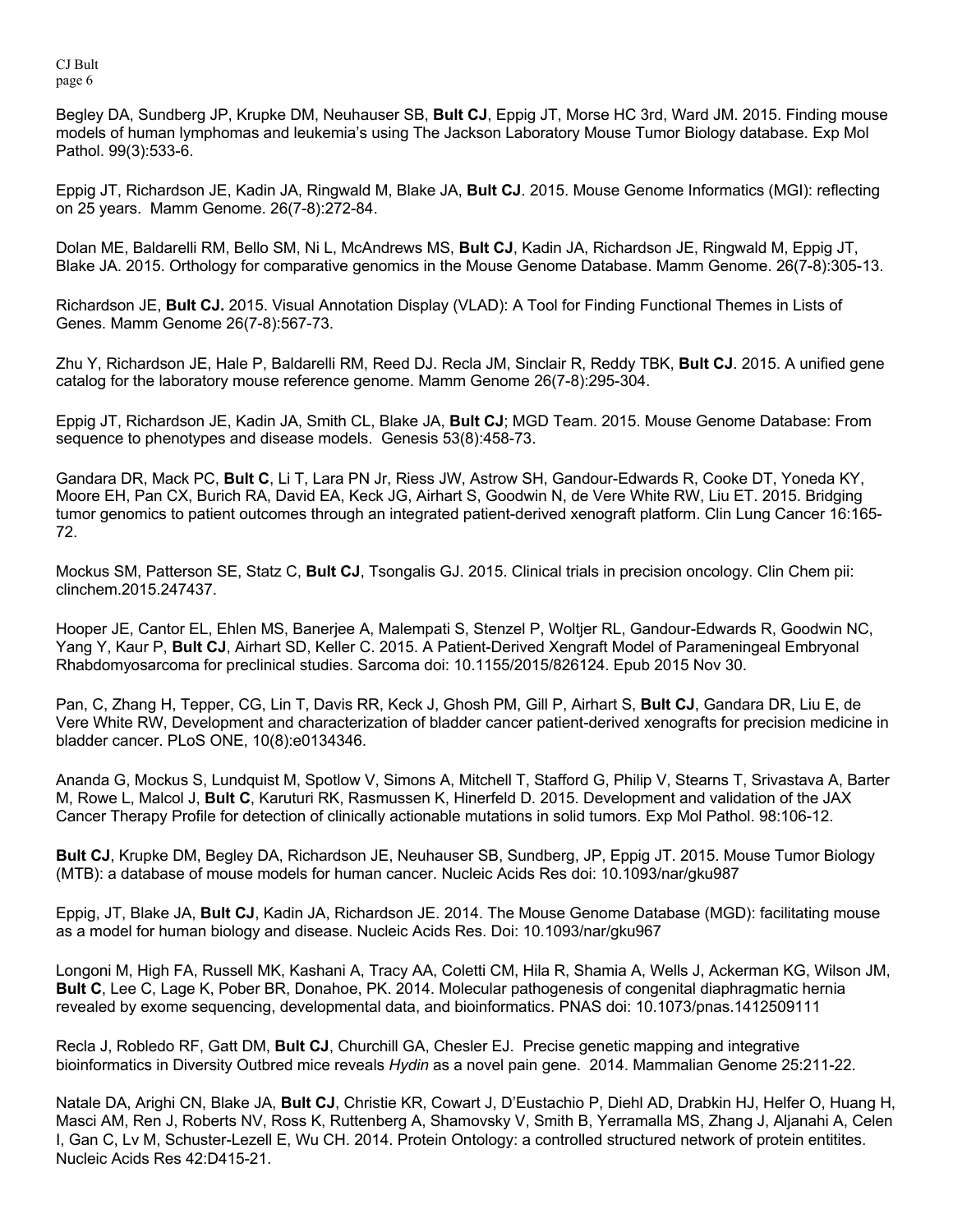Grubb SC, **Bult CJ**, Bogue MA. 2014. Mouse phenome database. Nucleic Acids Res. 42:D825-34.

Begley DA, Krupke DM, Neuhauser SB, Richardson JE, Schofield PN, **Bult CJ**, Eppig JT, Sundberg JP. 2014. Identifying mouse models for skin cancer using the Mouse Tumor Biology Database. Exp Dermatol. 2014 23(10):761-3.

Blake JA, **Bult CJ**, Eppig JT, Kadin JA, Richardson JE, Mouse Genome Database Group. 2014. The Mouse Genome Database: integration of and access to knowledge about the laboratory mouse. Nucleic Acids Res 42:D810-17.

Logan RW, Robledo RF, Recla JM, Philip VM, Bubier JA, Jay JJ, Harwood C, Wilcox T, Gatti DM, **Bult CJ**, Churchill GA, Chesler EJ. 2013. High-precision genetic mapping of behavioral traits in the diversity outbred mouse population. *Genes Brain Behav*. doi: 10.1111/gbb.12029.

**Bult CJ**, Eppig JT, Blake JA, Kadin JA, Richardson JE, Mouse Genome Database Group. 2013. The mouse genome database: genotypes, phenotypes, and models of human disease. *Nucleic Acids Res.* 41:D885-91.

**Bult CJ**. 2012. Bioinformatics resources for behavior studies in the laboratory mouse. *Int. Rev Neurobiol*. 104:71-90.

Russell MK, Longoni M, Wells J, Maalouf FI, Tracy AA, Loscertales m, Ackerman KG, Pober BR, Lage K, **Bult CJ**, Donahoe PK. 2012. Congenital diaphragmatic hernia candidate genes derived from embryonic transcriptomes. *Proc Natl Acad Sci USA* 109:2978-83. (Bult and Donahoe are co-senior authors)

Guan Y, Gorenshteyn D, Burmeister M, Wong AK, Schimenti JC, Handel MA, **Bult CJ**, Hibbs MA, Troyanskaya OG. 2012. Tissue-specific functional networks for prioritizing phenotype and disease genes. *PLoS Comput Biol* 8:e1002694.

Bradley A, Anastassiadis K, Ayadi A, Battey JF, Bell C, Birling MC, Bottomley J, Brown SD, Bürger A, **Bult CJ**, Bushell W, Collins FS, Desaintes C, Doe B, Economides A, Eppig JT, Finnell RH, Fletcher C, Fray M, Frendewey D, Friedel RH, Grosveld FG, Hansen J, Hérault Y, Hicks G, Hörlein A, Houghton R, Hrabé de Angelis M, Huylebroeck D, Iyer V, de Jong PJ, Kadin JA, Kaloff C, Kennedy K, Koutsourakis M, Lloyd KC, Marschall S, Mason J, McKerlie C, McLeod MP, von Melchner H, Moore M, Mujica AO, Nagy A, Nefedov M, Nutter LM, Pavlovic G, Peterson JL, Pollock J, Ramirez-Solis R, Rancourt DE, Raspa M, Remacle JE, Ringwald M, Rosen B, Rosenthal N, Rossant J, Ruiz Noppinger P, Ryder E, Schick JZ, Schnütgen F, Schofield P, Seisenberger C, Selloum M, Simpson EM, Skarnes WC, Smedley D, Stanford WL, Stewart AF, Stone K, Swan K, Tadepally H, Teboul L, Tocchini-Valentini GP, Valenzuela D, West AP, Yamamura K, Yoshinaga Y, Wurst W. 2012. The mammalian gene function resource: the International Knockout Mouse Consortium. Mamm Genome 23(9-10):580-6.

Maddatu TP, Grubb SC, **Bult CJ**, Bogue MA. 2012. Mouse Phenome Database. *Nucleic Acids Res*. 40:D887-94.

Eppig JT, Blake JA, **Bult CJ**, Kadin JA, Richardson JE, Mouse Genome Database Group. 2012. The Mouse Genome Database (MGD): comprehensive resource for genetics and genomics of the laboratory mouse. Nucleic Acids Res. 40:D881-6.

Fairfield H, Gilbert GJ, Barter M, Corrigan RR, Curtain M, Ding Y, D'Ascenzo M, Gerhardt DJ, He C, Huang W, Richmond T, Rowe L, Probst FJ, Bergstrom DE, Murray SA, **Bult C,** Richardson J, Kile B, Gut I, Hager J, Sigurdsson S, Mauceli E, Di Palma F, Lindblad-Toh K, Cunningham ML, Cox TC, Justice MJ, Spector MS, Lowe SW, Albert T, Donahue LR, Jeddeloh J, Shendure J, Reinholdt LG. 2011. Mutation discovery in mice by whole exome sequencing. *Genome Biol*. 12(9):R86.

Meehan TF, Carr CJ, Jay JJ, **Bult CJ**, Chesler EJ, Blake JA. 2011. Autism candidate genes via mouse phenomics. *J Biomed Inform.* 44 Suppl 1:S5-11.

**Bult CJ**, Drabkin HJ, Evsikov A, Natale D, Arighi C, Roberts N, Ruttenberg A, D'Eustachio P, Smith B, Blake JA, Wu C. 2011. The representation of protein complexes in the Protein Ontology (PRO). *BMC Bioinformatics* 12:371.

Blake JA, **Bult CJ**, Kadin JA, Richardson JE, Eppig JT. 2011. The Mouse Genome Database (MGD): Premier model organism resource for mammalian genomics and genetics. *Nucleic Acids Res*, 10.1093/nar/gkq1008.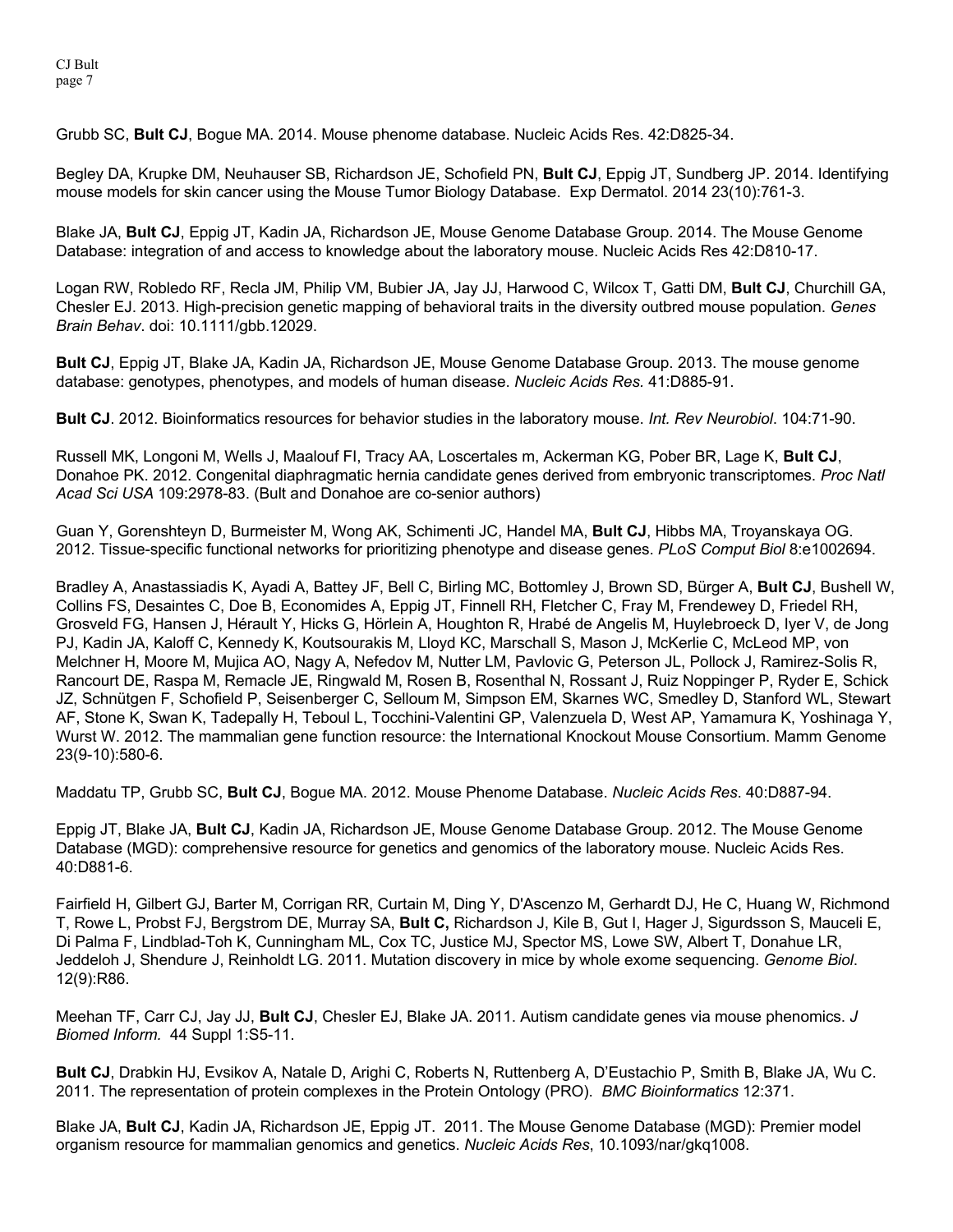Ringwald M, Iyer V, Mason J, Stone K, Tadepally H, Kadin J, **Bult C**, Eppig J, Oakley D, Briois S, Stupka E, Macelli V, Smedley D, Liu S, Handwen JM, Ballabio A, Baldock R, Wurst W, Hicks G, Skarnes B. 2011. The IKMC Web Portal: a central point of entry to data and resources from the International Knockout Mouse Consortium. *Nucleic Acids Res*, 10.1093/nar/gkq879.

Begley DA, Krupke DM, Neuhauser SB, Richardson JE, **Bult CJ**, Eppig JT, Sundberg JP. The Mouse Tumor Biology Database (MTB): A central electronic resource for locating and integrating mouse tumor pathology data. *Vet Pathol* PMID:21282667

Natale, DA, Arighi CN, Barker WC, Blake JA, **Bult CJ,** Caudy M, Drabkin HJ, D'Eustachio P, Evsikov, AV, Huang H, Nchoutmboube J, Robersts NV, Smith B, Wu CH. 2011. The Protein Ontology (PRO): A structured representations of protein forms and complexes*. Nucleic Acids Res*, 10.1093/nar/gkq907.

Gaudet P, Bairoch A, Field D, Sansone S-A, Taylor C, Attwood TK, Bateman A, Blake JA, **Bult CJ**, et al. 2010. Towards a BioDBcore: a community-defined information specification for biological databases. *Nucleic Acids Res* doi.10.1093/nar/gkq1173.

Doore SA, Beard K, **Bult CJ.** An ontology based personal exposure history. 2010. *Proceedings from the 1st ACM International Health Informatics Symposium*, November 2010.

**Bult CJ.** The laboratory mouse as a model system for human biology and disease: an introduction to the Mouse Genome Informatics (MGI) Database. 2010. *NCI-Nature Pathway Interaction Database*, doi:10.1038/pid.2010.2.

Donnelly CJ, McFarland M, Ames A, Sundberg BA, Springer D, Blauth P, and **Bult CJ.** 2010. JAX Colony Management System (JCMS): An extensible colony and phenotype data management system. *Mammalian Genome* DOI: 10.1007/s00335-010-9250-1

Fijalkowska I, Shamrma D, **Bult CJ**, Danoff SK. 2010. Expression of the transcription factor, TFII-I, during post implantation mouse embryonic development. *BMC Research Notes* 3:203.

**Bult CJ**, Kadin, JA, Richardson, JE, Blake JA, Eppig JT, Mouse Genome Database Group. 2010. The Mouse Genome Database: enhancements and updates*. Nucleic Acids Res.* 38:D586-92.

Gene Ontology Consortium. The Gene Ontology in 2010: extensions and refinements. *Nucleic Acids Res* 38:D331-5.

Evsikov AV, Dolan ME, Genrich MP, Patek E, **Bult CJ**. 2009. MouseCyc: a curated biochemical pathways database for the laboratory mouse. *Genome Biol* 10(8):R84.

Yuan R, Tsaih SW, Petkova SB, de Evsikova CM, Xing S, Marion MA, Bogue MA, Mills KD, Peters LL, **Bult CJ**, Rosen CJ, Sundberg JP, Harrison DE, Churchill GA, Paigen B. 2009. Aging in inbred strains of mice: study design and interim report on median lifespans and circulating IGF1 levels. *Aging Cell* 8(3):277-87.

Cox A, Ackert-Bicknell CL, Dumont BL, Ding Y, Bell JT, Brockmann GA, Wergedal JE, **Bult C**, Paigen B, Flint J, Tsaih SW, Churchill GA, Broman KW. 2009. A new standard genetic map for the laboratory mouse. *Genetics* 182(4):1335-44.

Church DM, Goodstadt L, Hillier LW, Zody MC, Goldstein S, She X, **Bult CJ**, Agarwala R, Cherry JL, DiCuccio M, Hlavina W, Kapustin Y, Meric P, Maglott D, Birtle Z, Marques AC, Graves T, Zhou S, Teague B, Potamousis K, Churas C, Place M, Herschleb J, Runnheim R, Forrest D, Amos-Landgraf J, Schwartz DC, Cheng Z, Lindblad-Toh K, Eichler EE, Ponting CP; Mouse Genome Sequencing Consortium. 2009. Lineage-specific biology revealed by a finished genome assembly of the mouse. *PLoS Biol* 7(5).

Guan Y, Myers CL, **Bult CJ**, Troyanskaya O. 2008. A genome-wide functional network for the laboratory mouse. PLOS Computational Biology, 4(9):e1000165.

Naxerova K, **Bult CJ,** Peaston A, Fancher K, Knowles B, Kasif S, Kohane I. 2008. Analysis of gene expression in a developmental context emphasizes distinct biological leitmotifs in human cancers. *Genome Biology*, 9:R108.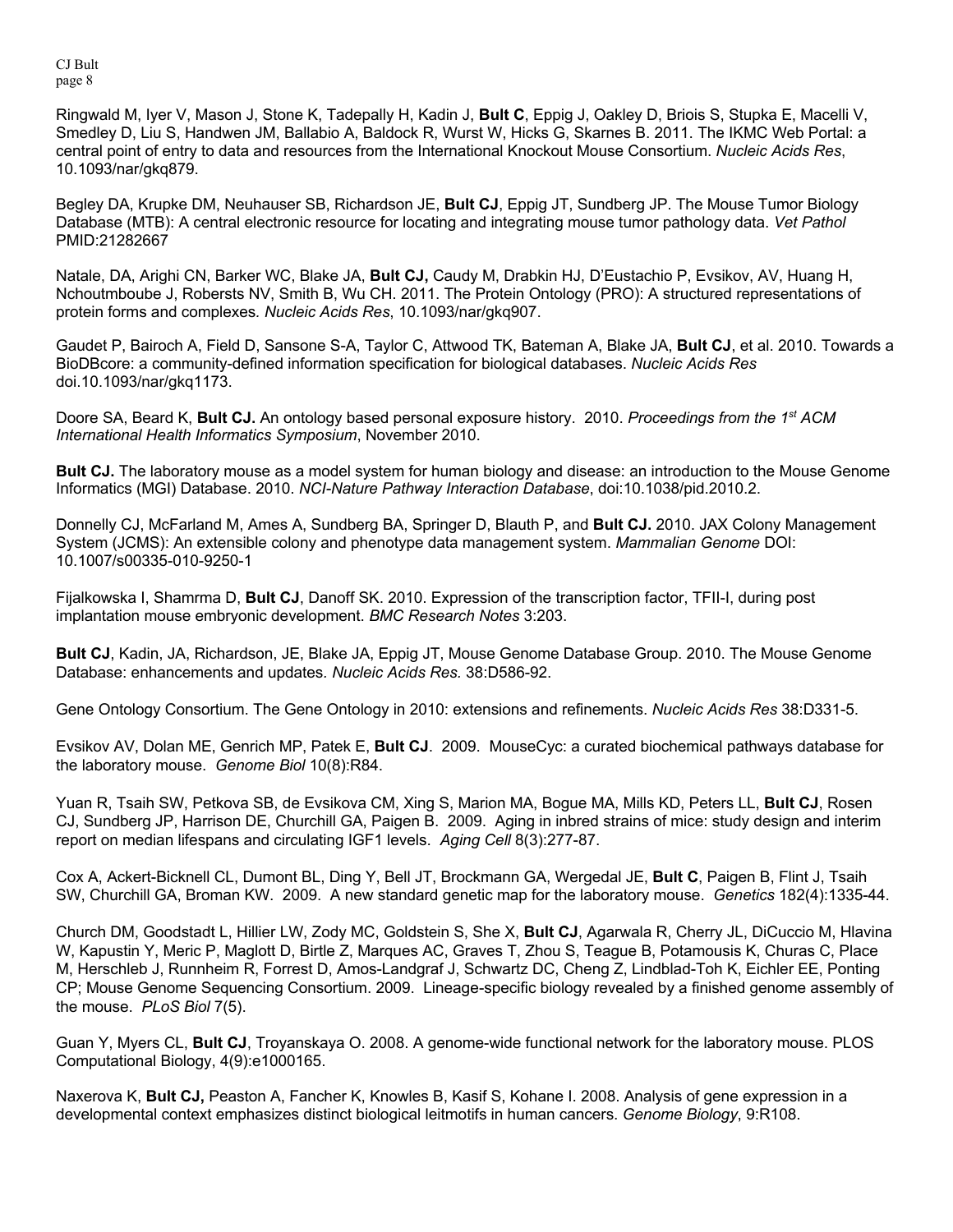Blake J, **Bult C**, Eppig J, Kadin J, Richardson JE. 2008. The Mouse Genome Database (MGD): Genotypes:Phenotypes. *Nucleic Acids Research*, doi:10.1093/nar/gkn886.

Grubb S, Maddatu T, **Bult C**, Bogue M. Mouse Phenome Database (MPD). 2008. *Nucleic Acids Research*, doi: 10.1093/nar/gkn778.

**Bult CJ**, Eppig JT, Kadin JA, Richardson JE, Blake JA; Mouse Genome Database Group. 2008. The Mouse Genome Database (MGD): mouse biology and model systems. *Nucleic Acids Res*. 36(Database):D724-8.

Krupke DM, Begley DA, Sundberg JP, **Bult CJ**, Eppig JT. 2008. The Mouse Tumor Biology Database. *Nature Rev Cancer* 8:459-65.

Peters LL, Robledo RF, **Bult CJ**, Churchill GA, Paigen BJ, Svenson KL. 2007. The mouse as a model for human biology: a resource guide for complex trait analysis. *Nat Rev Genet* 8(1):58-69.

Bouma GJ, Affourtit JP, **Bult CJ**, Eicher EM. 2007. Transcriptional profile of mouse pre-granulosa and Sertoli cells isolated from early-differentiated fetal gonads. *Gene Expr Patterns*. 7(1-2):113-23.

Kim, S, Huang LW, Snow KJ, Ablamunits V, Hasham MG, Young TH, Paulk AC, Richardson JE, Affourtit JP, Barak TS, **Bult CJ**, Barak Y. 2007. A mouse model of conditional lipodystrophy. *PNAS* 104:16627-16632.

Collins F, Rossant J, Wurst W and the International Mouse Knockout Consortium. 2007. A mouse for all reasons. *Cell* 128:9-13.

Bogue MA, Grubb SC, Maddatu TP, **Bult CJ**. 2007. Mouse Phenome Database (MPD). *Nucleic Acids Res*. 35(Database):D643-9.

Eppig JT, Blake JA, **Bult CJ**, Kadin JA, Richardson JE, and the Mouse Genome Database Group. 2007. The Mouse Genome Database (MGD): new features facilitating a model system. *Nucleic Acids Res*. 35: D630-D637.

Eppig JT, Blake JA, **Bult CJ**, Richardson JE, Kadin JA, Ringwald M. 2007. Mouse genome informatics (MGI) resources for pathology and toxicology. *Toxicol Pathol* 35:456-7.

Begley DA, Krupke DM, Vincent MJ, Sundberg JP, **Bult CJ**, Eppig JT. 2007. Mouse Tumor Biology Database (MTB): status, update, and future directions. *Nucleic Acids Res*. 35:D638-42.

Blake JA and **Bult CJ**. 2006. Beyond the data deluge. *Biomedical Informatics* 39(3):314-320.

Frith MC, Bailey TL, Kasukawa T, Mignone F, Kummerfeld SK, Madera M, Sunkara S, Furuno M, **Bult CJ**, Quackenbush J, Kai C, Kawai J, Carninci P, Hayashizaki Y, Pesole G, Mattick JS. 2006. Discrimination of non-protein-coding transcripts from protein-coding mRNA. *RNA Biol*. 3(1):40-8.

Furuno M, Pang KC, Ninomiya N, Fukuda S, Firth MC, **Bult CJ**, Mattick JS and Suzuki H. 2006. Clustering of internallyprimed transcripts reveals novel long non-coding RNAs. *PLOS Genetics* 2(4):e37.

Maeda N, Kasukawa T, Oyama R, Gough J, Frith M, Engström PG, Lenhard B, Aturaliya RN, Batalov S, Beisel KW, **Bult CJ**, et al. 2006. Transcript annotation in FANTOM3: mouse gene catalog based on physical cDNAs. *PLoS Genet*. 2(4):e62.

Shopland LS, Lynch CR, Peterson KA, Thornton K, Kepper N von Hase J, Stein S, Vincent S, Molloy KR, Kreth G, Cremer C, **Bult CJ** and O'Brien TP. 2006. Folding and organization of a contiguous chromosome region according to the gene distribution pattern in primary genomic sequence. *J Cell Biol* 174(1): 27-38.

Blake JA, Eppig JT, **Bult CJ**, Kadin JA, Richardson JE; Mouse Genome Database Group. 2006. The Mouse Genome Database (MGD): updates and enhancements. Nucleic Acids Res. 34(Database):D562-7.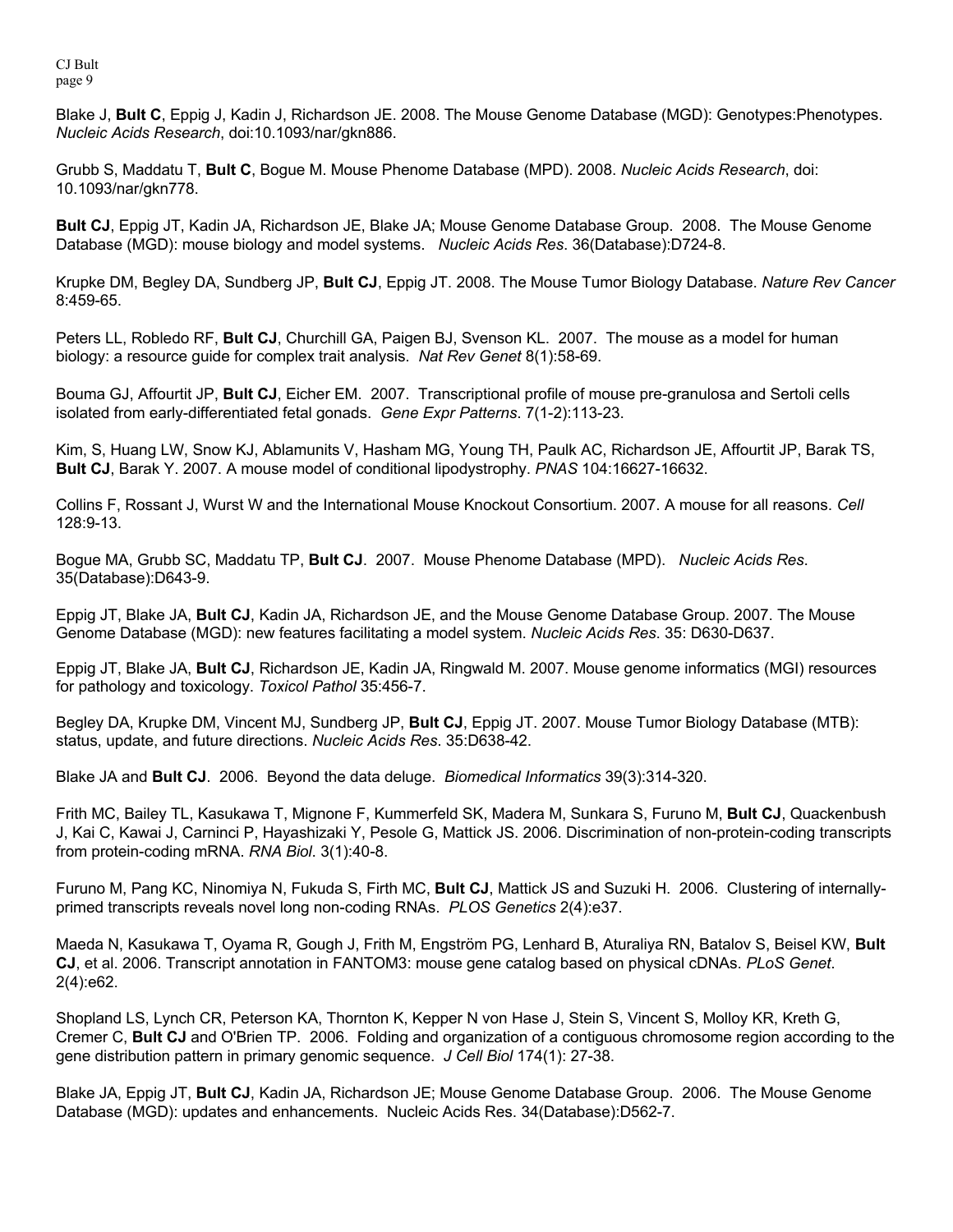**Bult CJ**. 2006. From information to understanding: The role of model organism databases in comparative and functional genomics. *Animal Genetics* 37(S1):28-48.

Dolan ME, Holden C, Beard MK and **Bult CJ**. 2006. Genomes as geography: using GIS technology to build interactive genome feature maps. *BMC Bioinformatics* 7:416.

Eppig JT, **Bult CJ**, Kadin, JA, Richardson JE, Blake JA and the Mouse Genome Database Group. 2005. The Mouse Genome Database (MGD): From Genes to Mice, A Comprehensive Resource for Mouse Biology. *Nucleic Acids Res* 33:D471-5

Krupke, DM, Naf D, Vincent MJ, Allio T, Mikaelian I, Sundberg JP, **Bult CJ**, Eppig JT. 2005.The Mouse Tumor Biology Database: integrated access to mouse cancer biology data. *Exp Lung Res* 31(2):259-270.

Richardson JE, Kadin JA, Blake JA, **Bult CJ**, Eppig JT, Ringwald M and the Mouse Genome Informatics Group. 2004. From sipping on a straw to drinking from a fire hose; data integration in a public genome database. Proceedings of the 20th *IEEE International Conference on Data Engineering*. March 04:795-798*.*

**Bult CJ**, JA Blake, JE Richardson, JA Kadin, JT Eppig, and the members of the Mouse Genome Database Group. 2004. The Mouse Genome Database (MGD): Integrating biology with the genome. *Nucleic Acids Res*.Jan1:32*.* 

Gene Ontology Consortium. 2004. The Gene Ontology (GO) database and informatics resource. *Nucleic Acids Res*. Jan 1:32.

Baldarelli RM, DP Hill, JA Blake, J Adachi, M Furuno, D Bradt, LE Corbani, S Cousins, KS Frazer, D. Qi., L Yang, S Ramachandran, D Reed, Y Zhu, T Kasukawa, M Ringwald, BL King, LJ Maltais, LM McKenzie, L Schriml, D Maglott, D Church, K Pruitt, Y Okazaki, Y Hayashizaki, JT Eppig, JE Richardson, JA Kadin, **CJ Bult**.2003. Connecting sequence and biology in the laboratory mouse. *Genome Research* 13:6B 1505-19.

Kasukawa T, M Furuno, I Nikaido, H Bono, DA Hume, **C Bult**, DP Hill, R Baldarelli, J Gough, A Kanapin, H Matsuda, LM Schriml, Y Hayashizaki, Y Okazaki, and J Quackenbush.2003 Development and evaluation of an automated annotation pipeline and cDNA annotation system. *Genome Research* 13:6B 1542-51.

Zhu Y, BL King, B Parvizi, B Brunks, C Stoeckert, J Quackenbush, J Richardson, and **CJ Bult**. 2003. Integrating computationally assembled mouse transcript sequences with the Mouse Genome Informatics (MGI) database. *Genome Biology* 4(2):R16

Blake JA, JE Richardson, **CJ Bult**, JA Kadin, JT Eppig, and the members of the Mouse Genome Database Group. 2003. MGD: The Mouse Genome Database. *Nucleic Acids Res* 31(1):193-195.

The FANTOM Consortium and the RIKEN Genome Exploration Research Group. 2005. The Transcriptional Landscape of the Mammalian Genome. Science 309:1559-1563. (Core author)

**Bult CJ**, Kibbe WA, Snoddy J, Vitaterna M, Seanson D, Pretel S, Li Y, Hohman MM, Rinchik E, Takahashi JS, Frankel WN, Goldowitz D. 2004. A genome end-game: understanding gene function in the nervous system. *Nat Neurosci* 7: 484- 5.

Goldowitz D, Frankel WN, Takahashi JS, Holtz-Vitaterna M, **Bult C**, Kibbe WA, Snoddy J, Li Y, Pretel S, Yates J, Swanson DJ. 2004. Large –scale mutagenesis of the mouse to understand the genetic bases of nervous system structure and function. *Molec Brain Res* 132:105-115.

Evsikov A, de Vries WN, Peaston AE, Radford EE, Fancher KS, Chen FH, Blake JA, **Bult CJ**, Latham KE, Solter D, Knowles BB. 2004. Systems biology of the 2-cell mouse embryo. *Cytogenet Genome Res* 105:240-250*.*

Mikaelian I, Nanney LB, Parman KS, Kusewitt DF, Ward JM, Naf D, Krupke DM, Eppig JT, **Bult CJ**, Seymour R, Ickiki T, Sundberg JP. 2004. Antibodies that label paraffin-embedded mouse tissues: a collaborative endeavor. *Toxicol Pathol* 32(2):181-91.

**Bult CJ**. 2003. Mice and More. *Genome Biol*. 4(10):340.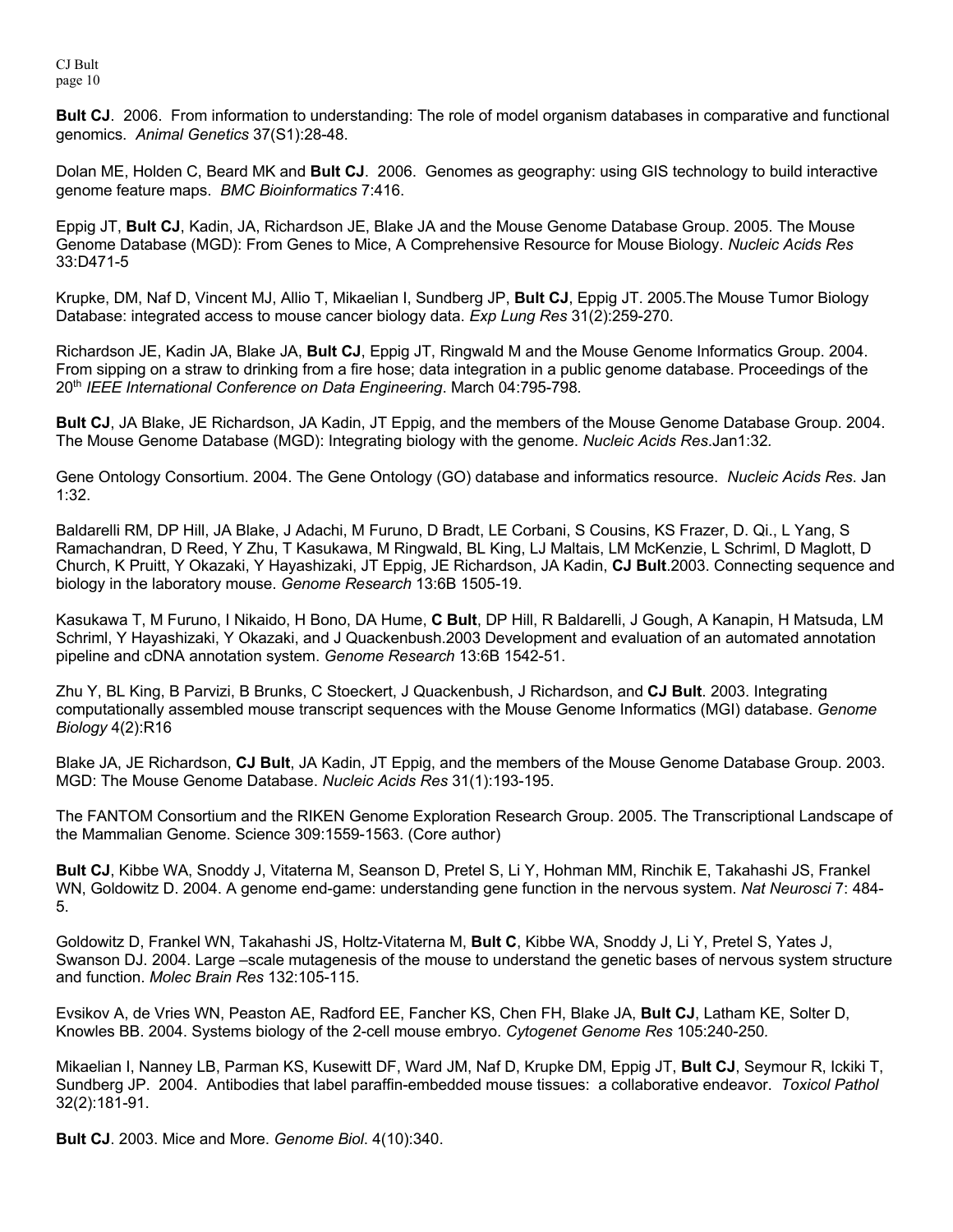O'Brien TP, **CJ Bult**, C Cremer, M Grunze, BB Knowles, J Langowski, J McNally, T. Pederson, J Politz, A Pombo, G Schmahl, JP Spatz and R van Driel. 2003. Genome function and nuclear architecture: gene expression as nanoscience. *Genome Research* 13:1029-1041.

**Bult CJ** 2002. Data integration standards in model organisms: from genotype to phenotype in the laboratory mouse. *Targets/Drug Discovery Today* 1:163-168.

Bradt D, **CJ Bult**, JA Blake, JA Kadin, JE Richardson, JT Eppig. 2002. Mouse genome informatics: mapping/homology data. *Scientific World Journal*. Jan2:2(1 Suppl 2):11-2.

Dolan M, C Holden, MK Beard, and **CJ Bult**. 2002. GenoSIS: Genome Data Interpretation Using GIS. 2002 Proceedings of the Environmental Systems Research Institute, http://gis.esri.com/library/userconf/proc02/pap0719/p0719.htm.

Näf D, DM Krupke, JP Sundberg, JT Eppig, **CJ Bult**. 2002. The mouse tumor biology database: a public resource for cancer genetics and pathology of the mouse. *Cancer Res* 62:1235-1240.

Blake JA, JE Richardson, **CJ Bult**, JA Kadin, and JT Eppig. 2002. The Mouse Genome Database (MGD): the model organism database for the laboratory mouse. *Nucleic Acids Res* 30(1):113-115.

Mouse Genome Sequencing Consortium and Mouse Genome Analysis Group. 2002. Initial sequencing and comparative analysis of the mouse genome. *Nature* 420: 520-562.

The FANTOM Consortium and the RIKEN Genome Exploration Research Group Phase I & II Team. 2002. Analysis of the mouse transcriptome based upon functional annotation of 60,770 full length cDNAs. *Nature* 420: 563-573. (Core author)

Peterson KA, BL King, A Hagge-Greenberg, JJ Roix, **CJ Bult**, and TP O'Brien. 2002. Functional and comparative genomic analysis of the piebald deletion region of mouse chromosome 14. *Genomics* 80:172-184.

The RIKEN Genome Exploration Research Group Phase II Team and the FANTOM Consortium. 2001. Functional annotation of a full-length mouse cDNA collection. *Nature* 409:685-690.

**Bult CJ**, DM Krupke, D Näf, JP Sundberg, JT Eppig. 2001. Web-based access to mouse models of human cancers: the Mouse Tumor Biology (MTB) Database. *Nucleic Acids Res* 29(1):95-97.

Blake JA, JT Eppig, JE Richardson, **CJ Bult**, and JA Kadin. 2001. The Mouse Genome Database (MGD): integration nexus for the laboratory mouse. *Nucleic Acids Res* 29(1):91-94.

Maltais LJ, JA Blake, JE Richardson, JA Kadin, CJ Bult and JT Eppig. 2001. The Mouse Genome Database (MGD): A Comprehensive Biological Information System for the 21<sup>st</sup> Century. Eur J Hum Genet 9:319.

**Bult CJ**, JE Richardson, JA Blake, JA Kadin, M Ringwald, JT Eppig, et al. 2000. Mouse genome informatics in a new age of biological inquiry. *Proceedings of the IEEE International Symposium on Bio-Informatics and Biomedical Engineering*, Washington, D.C., November 8-10, pp 29-32.

**Bult CJ**, DM Krupke, JP Sundberg, and JT Eppig. 2000. Mouse tumor biology database (MTB): enhancements and current status. *Nucleic Acids Research* 28:(1) 112-114.

**Bult CJ**, DM Krupke, BJ Tennent, and JT Eppig. 1999. A survey of web resources for basic cancer genetics research. *Genome Research* 9:(5)397-408.

**Bult CJ**, DM Krupke, and JT Eppig. 1999. Electronic access to mouse tumor data: the mouse tumor biology database (MTB) project. *Nucleic Acids Research* 27: (1) 99-105.

Blake JA, JT Eppig, JE Richardson, and MT Davisson and the Mouse Genome Informatics Group. 1998. The Mouse Genome Database (MGD): a community resource. Status and enhancements. *Nucleic Acids Res*. 26:130-137.

**Bult CJ** 1998. Making sense of sequences. *Science* 282:635-636.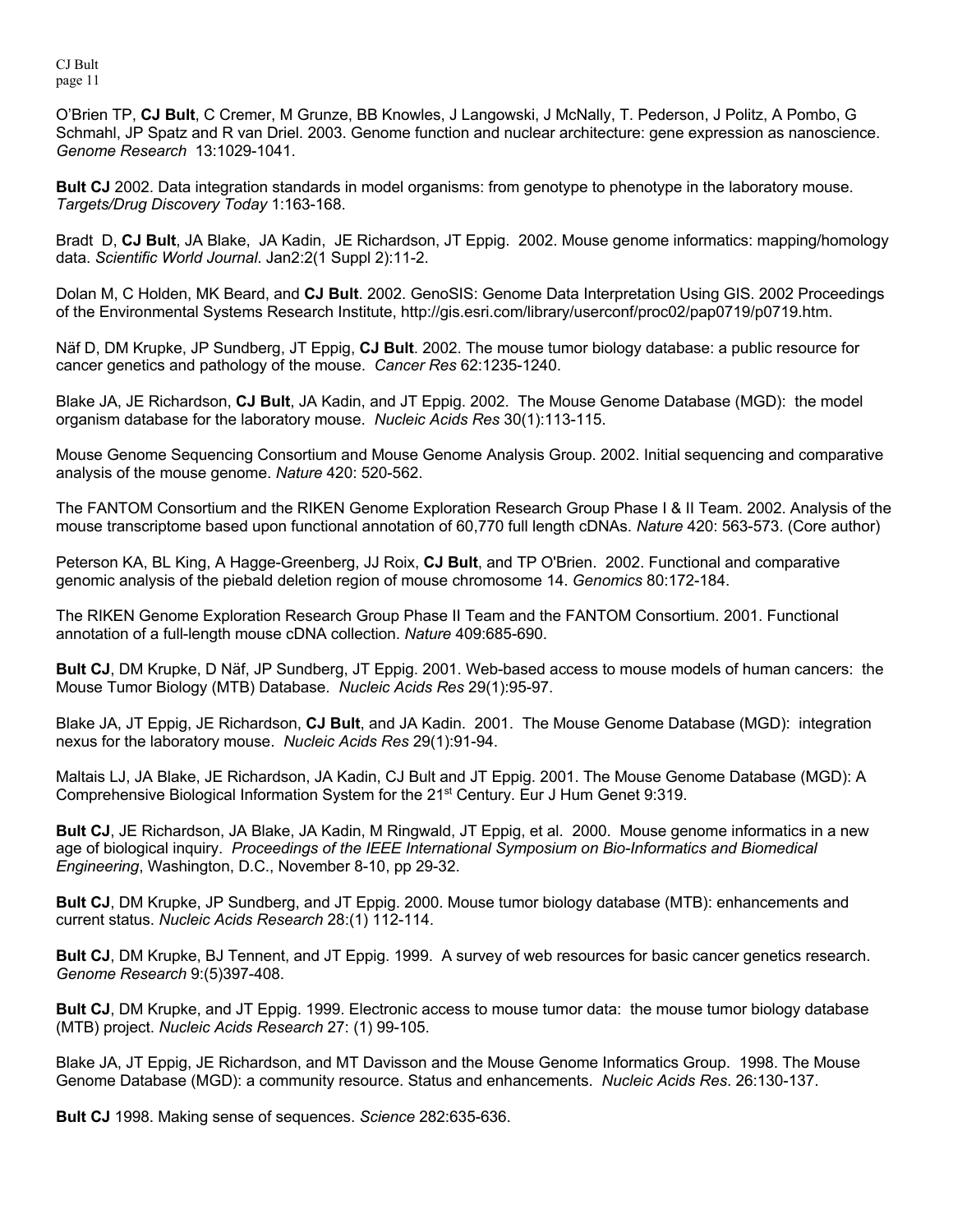**Bult CJ.** 1998. Current issues in molecular systematics. *Monographs in Systematic Biology from the Missouri Botanical Garden* (N. Bacigalupo and R. Fortunato, eds.) 68:445-459.

Harasewych MG, SL Adamkewicz, JA Blake, D Saudek, T Spriggs,and **CJ Bult**. 1997. Neogastropod phylogeny: a molecular perspective. *Journal of Molluscan Studies* 63:32-351.

Adamkewicz SL, MG Harasewych, J Blake, D Saudek, T Spriggs, and **CJ Bult**. 1997. A molecular phylogeny of the bivalve mollusks. *Molecular Biology and Evolution* 14(6):619-629.

Harasewych MG, SL Adamkewicz, JA Blake, D Saudek, T Spriggs, and **CJ Bult**. 1997. Phylogeny and relationships of pleurotomariid gastropods (Mollusca:Gastropoda): an assessment based on partial 18S rDNA and cytochrome c oxidase I sequences. *Mol. Marine Biol. and Biotech.* 6(1):1-20.

**Bult CJ** et al. (40 authors). 1996. Complete genome sequence of the methanogenic archaeon, *Methanococcus jannaschii. Science* 273:1058-1073.

Fraser CM, JD Gocayne, O White, MD Adams, RA Clayton, RD Fleischmann, **CJ Bult**, et al. (29 authors). 1995. The minimal gene complement of *Mycoplasma genitalium*. *Science* 270:397-403.

Adams MD, AR Kerlavage, RD Fleischmann, RA Fuldner, **CJ Bult**, et al. (80 authors). 1995. Initial assessment of human gene diversity and expression patterns based upon 83 million nucleotides of cDNA sequence. *Nature* 377(6547 Supplement): 3-174.

Fleischmann RD, MD Adams, O White, RA Clayton, E F Kirkness, AR Kerlavage, **CJ Bult**, et al. (40 authors). 1995. Whole-genome random sequencing and assembly of *Haemophilus influenzae* Rd. *Science* 269:496-512.

**Bult CJ**, JA Sweere, and EA Zimmer. 1995. Cryptic sequence simplicity, nucleotide composition bias, and molecular coevolution in the large subunit of ribosomal rDNA in plants: Implications for phylogenetic analyses. *Ann. Mo. Bot. Gard.* 82:235-246.

Farris JS, M Kallersjo, A Kluge, and **C Bult.** 1995. Constructing a significance test for incongruence. *Systematic Biology* 44:572-575.

Clayton RA, G Sutton, PS Hinkle, **C Bult**, and C Fields. 1995. Intraspecific variation in small subunit ribosomal RNA sequences in GenBank: Why single sequences may not adequately represent prokaryotic taxa. *Int. J. Syst. Bact.* 45(3):595-599.

Blake JA, **CJ Bult**, MJ Donoghue, J Humphries, and C. Fields. 1994. Interoperability of biological databases: A meeting report. *Systematic. Biol.* 43:585-589.

Farris JS, M Kallersjo, AG Kluge, and **CJ Bult**.1994. Testing significance of incongruence. *Cladistics* 10:315-320.

Farris JS, M Kallersjo, A Kluge, and **CJ Bult**.1994. Permutations. *Cladistics* 10:65-76.

Kallersjo M, JS Farris, A Kluge and **CJ Bult**. 1993. Skewness and permutation. *Cladistics* 8:275-287.

**Bult CJ** and EA Zimmer. 1993. Nuclear ribosomal gene sequences for inferring tribal relationships within Onagraceae. *Systematic Botany* 18:48-64.

**Bult CJ**, M Kallersjo, and Y Suh. 1992. Amplification and sequencing of 16/18S rDNA from total plant DNA. *Plant Molecular Biology Reporter* 10:273-284.

**Bult CJ** and YT Kiang. 1992. Electrophoretic and morphological variation within and among natural populations of the wild soybean, *Glycine soja* (Sieb. & Zucc*.) Botanical Bulletin of Academia Sinica* 33:111-122.

Devine TE, JJ O'Neill, YT Kiang and **CJ Bult**. 1991. Genetic linkage of the *rj2* gene in soybean. *Crop Science* 31:665-668.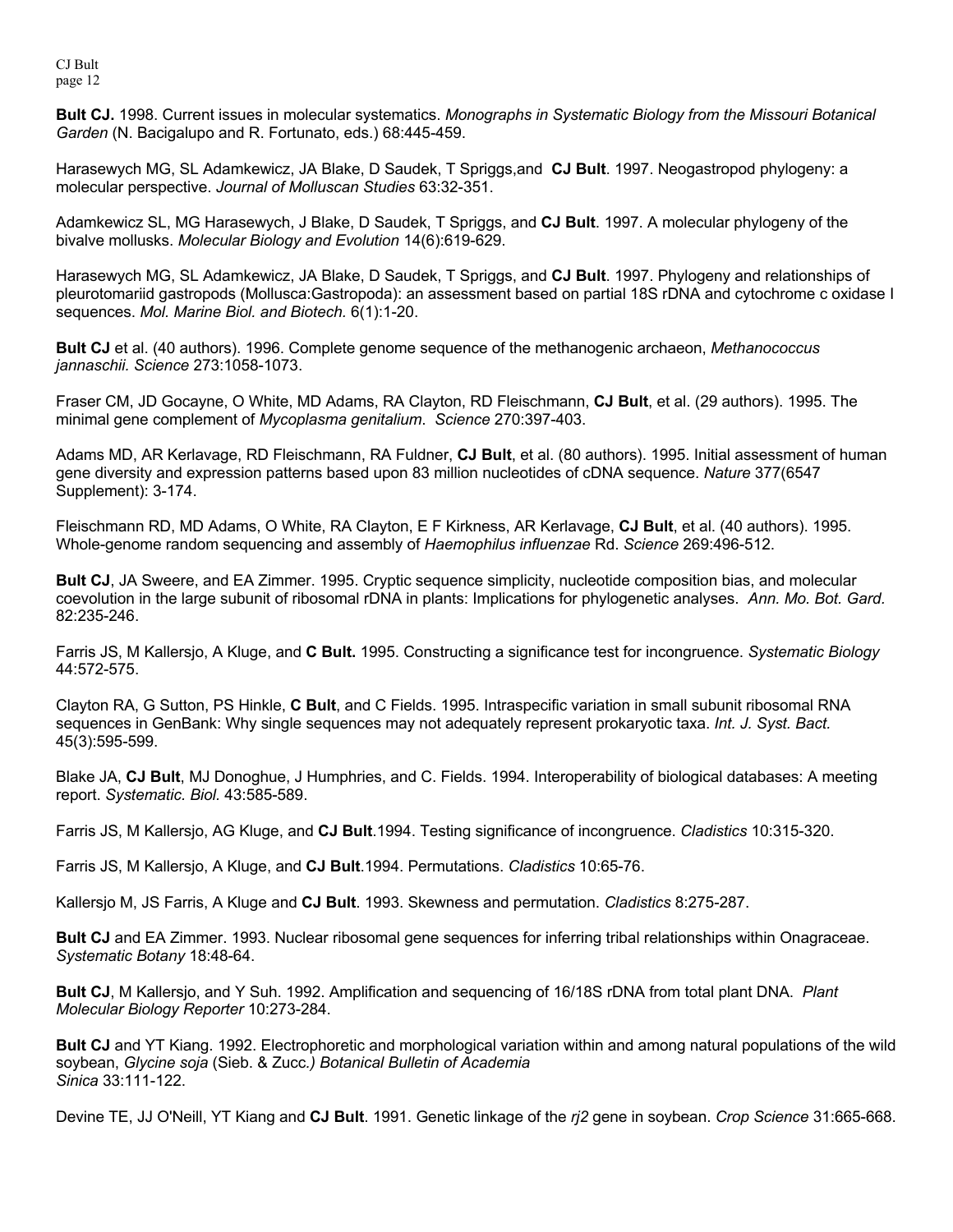Kiang YT and **CJ Bult**. 1991. Genetic and linkage analysis of aconitate hydratase variants in soybean. *Crop Science* 31:322-325.

**Bult CJ**, YT Kiang, TE Devine and JJ O'Neill. 1989. Testing for genetic linkage of morphological and electrophoretic loci in the cultivated soybean. *Soybean Genetics Newsletter* 16:168-174.

**Bult CJ**, YT Kiang, YC Chiang, HJY. Doong and MB Gorman. 1989. Electrophoretic methods for soybean genetics studies. *Soybean Genetics Newsletter* 16:175-187.

**Bult CJ**, KE Rasmussen and YT Kiang. 1989. A compilation of genetic linkage groups in the cultivated soybean, *Glycine max. Isozyme Bulletin* 22:24-32.

**Bult CJ** and YT Kiang. 1989. Inheritance and linkage analysis of an esterase locus in the cultivated soybean, *Glycine max*. *J. Heredity* 80:82-85.

Kiang YT, YC Chiang and **CJ Bult**. 1987. Genetic study of glutamate oxaloacetic transaminase in soybean. *Genome* 29:370-373.

**Bult CJ** and AN Murphy. 1984. Allozyme variation in low versus high salinity populations of the hard-shell clam, *Mercenaria mercenaria*. *Virginia Journal of Science* 35(20):78. (abstract)

### **Book Chapters**

**Bult CJ**, Krupke DM, Vincent MJ, Allio T, Sundberg JP, Mikaelian I, and Eppig JT. 2006. The Mouse Tumor Biology Database: An online resource for mouse models of human cancer. In: Cancer Bioinformatics: From Therapy Design to Treatment (S. Nagl, ed.). John Wiley and Sons. pp. 143-153.

Goldsmith CW, Ringwald M, Sundberg JP, **Bult CJ**, and Eppig JT. 2006. Mouse genome informatics: database access to integrated phenotype data for mutant and genetically engineered mice. In: Handbook on Genetically Engineered Mice. J.P. Sundberg and T. Ichiki (eds). CRC Press Taylor and Francis Group, pp. 39-55*.*

Sundberg JP and **Bult CJ**. 2006. Professional use of mutant laboratory mice in research. In: Handbook on Genetically Engineered Mice. J.P. Sundberg and T. Ichiki (eds). CRC Press Taylor and Francis Group, pp. 185-209.

Woychik, R and **Bult CJ**. Functional analysis of genes. In: Encyclopedia of Genetics, Genomics, Proteomics and Bioinformatics. L.B. Jorde, P.F. R. Little, M. J. Dunn and S. Subramaniam (eds.). John Wiley and Sons. *In press.*

Blake J, Eppig JT, and **Bult CJ**.2003. Mouse and Rat Genome Informatics. In: Bioinformatics for Geneticists. M.R. Barnes and I.C. Gray (ed.). Wiley Press, London.

**Bult CJ**. 1998. Archaea. In: McGraw Hill Yearbook of Science and Technology 1999. McGraw Hill Publisher (New York) pp. 29-31.

**Bult CJ**. 1998. Current issues in molecular systematics. In: Monographs in Systematic Biology from the Missouri Botanical Garden. N. Bacigalupo and R. Fortunato (eds.) 68:445-459.

**Bult CJ,** J. Blake, M. Adams, O. White, G. Sutton, R. Clayton, A. Kerlavage, C. Fields, and J.C. Venter. 1997. The impact of rapid gene discovery technology on studies of evolution and biodiversity. In: Biodiversity II: Understanding and protecting our natural resources, (E.O. Wilson, D. Wilson, and M. Reaka-Kudla, eds). Joseph Henry Press (Washington, D.C.) pp. 289-299.

Blake JA and **CJ Bult**. 1996. Biological databases in an electronic age: Access to and use of biological databases. In: Molecular zoology: Advances, strategies, protocols, (J.D. Ferraris and S.R. Palumbi, eds.), John Wiley & Sons, Inc. (New York) pp. 3-18.

**Bult CJ** and C. Fields. 1996. Informatics and Genomic Research. In: The Impact of Plant Molecular Genetics, (B.W. Sobral, ed.), Birkhauser Publishers (Boston) pp. 221-238.

**Bult CJ** and Y.T. Kiang. 1993. One dimensional electrophoretic comparisons of plant proteins. In: Methods in Enzymology vol. 224, (E. Zimmer, T. White, R. Cann and A. Wilson, eds.). Academic Press pp:81-97.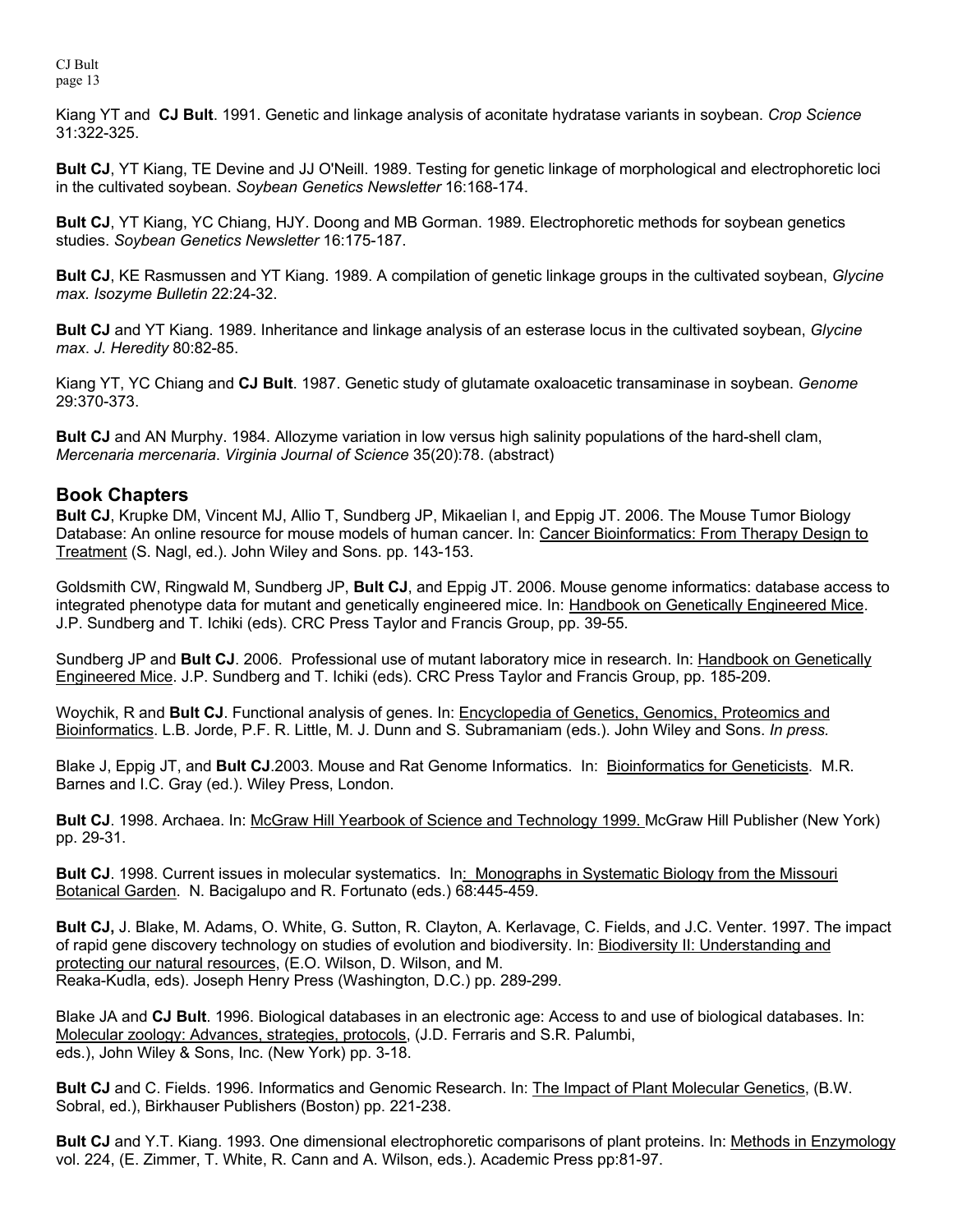| <b>Funded Research</b><br>5 R25 HG007053-08<br>Extended one year due to pandemic | Role: Principal Investigator/Program Director<br>Diversity Action Plan for Mouse Genome Database                                                    | 4/26/2016 - 3/31/2021 |
|----------------------------------------------------------------------------------|-----------------------------------------------------------------------------------------------------------------------------------------------------|-----------------------|
| Electronic Access to Mouse Tumor Data<br>Will be renewed                         | 5 R01 CA089713-18 Role: Principal Investigator/Program Director                                                                                     | 5/1/2016 - 4/30/2021  |
| 5 U41 HG000330-32<br>Mouse Genome Database<br>Will be renewed                    | Role: Principal Investigator/Program Director                                                                                                       | 4/19/2016 - 3/31/2021 |
|                                                                                  | 5 P01 HD068250-09 Role: Principal Investigator<br>Gene Mutation and Rescue in Human Diaphragmatic Hernia                                            | 8/29/2017 - 4/30/2022 |
|                                                                                  | 5 U24 HG010859-02 Role: Principal Investigator<br>Alliance Central: A Platform for Sustainable Development of Next Generation Genome Knowledgebases | 9/1/2019 - 8/31/2024  |
| 5 U24 CA220341-03 Role: Consortium PI                                            | Supporting and Evolving Gene Set Enrichment Analysis and the Molecular Signatures Database for Cancer Research                                      | 5/1/2018 - 4/30/2023  |
| Data Coordination Center for PDX Net                                             | 5 U24 CA224067-03 Role: Co-Investigator (with Jeff Chuang)                                                                                          | 9/25/2017 - 8/31/2022 |
|                                                                                  | Cancer Center Pilot Role: co-PI (with Gary Ren, Mingyang Lu)<br>Dynamics of the immune microenvironment during lung tumorigenesis                   | 6/01/19 -3/31/21      |
| <b>Directors Innovation Fund</b><br><b>Mouse Genome Variation Registry</b>       | Role: PI                                                                                                                                            | 6/01/18-3/31/21       |

## **Advisory/Editorial Boards**

- Steering Committee Member, NIH Common Fund Stimulating Peripheral Activity to Relieve Conditions (SPARC) Data Resource Center (2019 - present)
- External Consultant Committee (ECC) member, NHGRI Genomic Data Science Analysis, Visualization, Informatics, Lab-space (AnVIL) Program (2019 - present)
- Scientific Advisory Board, GenCode (2017- present)
- Scientific Advisory Board, Baylor PDX Program (2017- present)
- Scientific Advisory Board, ZFIN (Zebrafish Model Organism Database) (2016 present)
- Member, NHGRI Genomic Medicine Working Group (2015 present)
- Scientific Advisory Board, On Line Mendelian Inheritance in Man (OMIM) (2013 present)
- Scientific Advisory Board, UniProt (2016 2020)
- NHGRI 2020 Strategic Planning Education and Training Task Force (2019)
- Member, NHGRI Research Training Advisory Committee (2015 2020)
- Scientific Advisory Board, Genome Space (2013 2018)
- Scientific Advisory Board, Galaxy Bioinformatics Platform (2012 2019)
- Member, National Human Genome Research Institute (NHGRI) Advisory Council (2014 2018)
- Scientific Advisory Board, Joint Genome Institute (2016 2018)
- Advisory Board Member, Free ME from Lung Cancer (2013- 2014)
- Member, NIH Multi Council Working Group on Big Data To Knowledge (BD2K) (2014 2017)
- Scientific Advisory Board, The Genome Reference Consortium (2010 2016)
- Scientific Advisory Board, The BioCyc Database Project (2010 2013)
- Scientific Advisory Board, Protein Structural Genomics Knowledgebase (2008 -2013)
- Associate Editor, Database: The Journal of Biological Databases and Curation (2008 2014)
- Associate Editor, Genomics (2007 2012)
- Advisory Board Member, PathoSystems Resource Integration Center (PATRIC), Virginia Biotechnology Institute (2005 - 2012)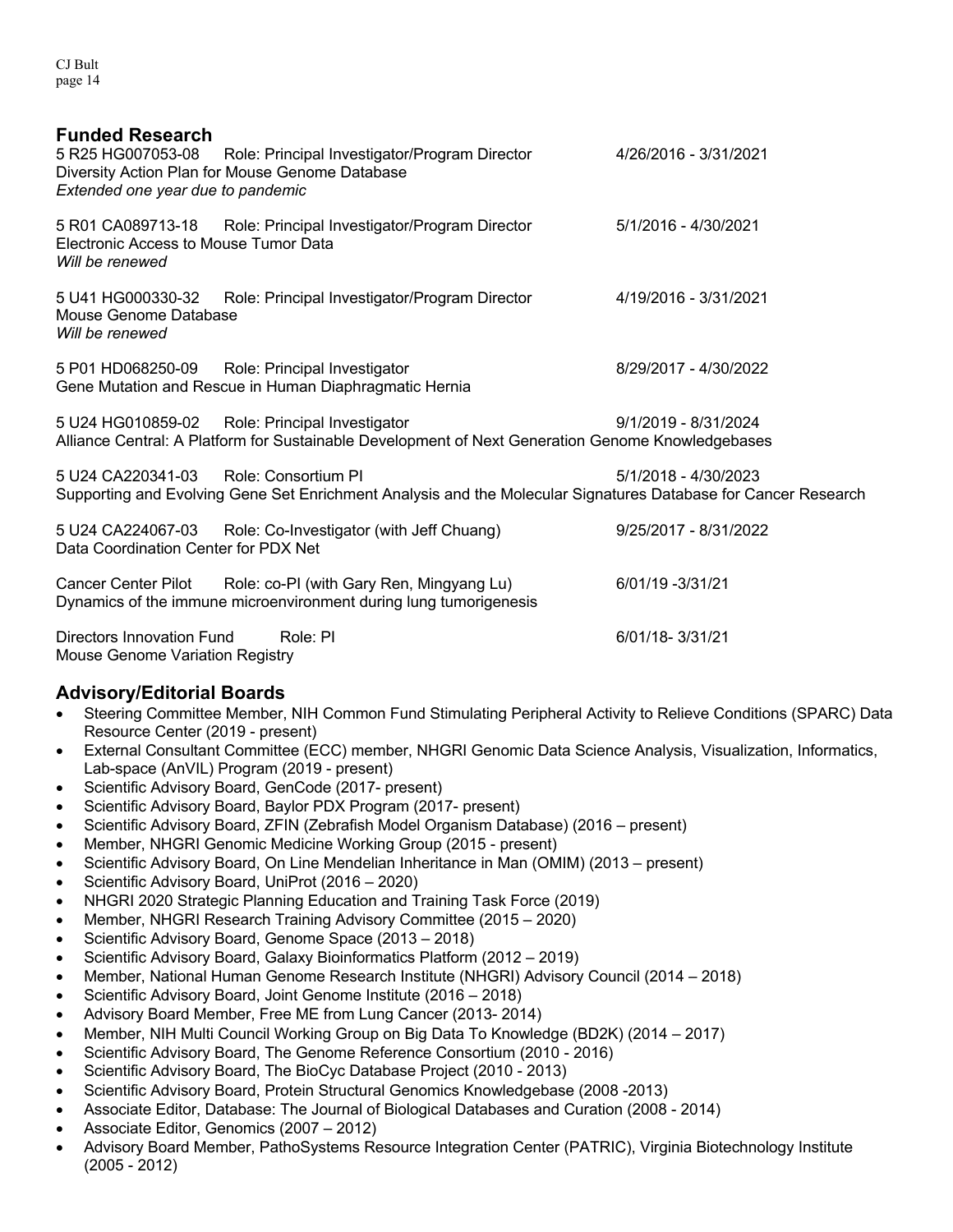- Advisory Board Member, Genome Biology (2005 2011)
- NSF Plant Genome Advisory Panel (2005)
- Advisor, "NSF Workshop on Phylogenetic Informatics." University of California, Davis (2000)
- Advisory Board Member, Bigelow Laboratory for Ocean Sciences, Provasoli-Guillard Center for the Culture of Marine Phytoplankton, Boothbay Harbor, Maine (2000)
- Biomedical Engineering Advisory Group, University of Maine (1999 2001)

## **Grant Review Panels/Study Sections**

- National Institutes of Health: Genome Research Review Committee (2010-2014; Chair 2013-2014)
- National Institutes of Health: Centers of Cancer Nanotechnology Excellence Study Section (2010)
- National Science Foundation: Plant Genomics Program Study Section (2009)
- Wellcome Trust Sanger Institute Mouse Informatics Review (2008)
- National Institutes of Health: BioData and Management Study Section (2004 2008)
- Chair, National Institutes of Health Special Bioinformatics Study Section (SBIR and BISTI) (2003)
- Department of Energy: Genomes To Life Program
- National Science Foundation: Biological Databases and Informatics (1999 2002)
- Department of Energy: Chemical and Biological Nonproliferation Program
- National Institutes of Health: SBIR Study Section (Genetics/Bioinformatics; 1998- 2004)
- National Science Foundation: Science and Technology Center Program Site Visit Team (1999)
- Department of Energy: Ethical, Legal, and Social Implications (ELSI) of the Human Genome Project Program
- Department of Energy: Microbial Genome Program
- Department of Energy: Genome Database (GDB) site visit team (1997)
- Department of Energy: Alexander Hollaender Postdoctoral Fellowship
- National Science Foundation: Advanced Technology Education Program
- National Science Foundation: Research Collections in Systematics and Ecology (1993 1996)
- United States Department of Agriculture: Plant Genome Program

### **Honors and Awards**

- Thomson Reuters/Clarvariate Highly Cited Researcher (2015, 2016)
- Knowlton Family Chair (December 2015)
- Jackson Laboratory National Council Award for Scientific Achievement (August 2013)
- Jackson Laboratory Community Award (May 2013)
- Roy H. Behnke Distinguished Lecturer, University of South Florida (March 2011)
- Bult et al., 1996. Science 273:1058 cited as a "Hot Paper in Genetics" by The Scientist (June 1998)
- "Hottest Research of 1996" (based on numbers of literature citations), The Institute for Scientific Information (ISI) (1997)
- Carl Von Linneaus Lecturer, Uppsala University, Uppsala, Sweden (1997)
- Discover magazine top 100 science stories for 1996
- National Science Foundation Travel Grant recipient to attend the 6<sup>th</sup> Congreso Latino Americano de Botanica, Mar del Plata, Argentina (1994)
- Appointed an honorary Research Associate at the Smithsonian Institution, Laboratory of Molecular Systematics, Washington, D.C. (1993-1996)
- Elected full member of the Sigma Xi Research Honor Society (1989)
- Awarded full tuition to attend the Sloan Foundation sponsored "Workshop on Molecular Evolution" (1989)
- UNH Women's Commission Award for "significant contributions to the advancement of women in the sciences at UNH" (1989)
- UNH Dissertation Fellowship Award (1988)
- Faculty Award for "Outstanding Senior in Biology," GMU (1984)
- Elected to the Beta Beta Beta Biological Honor Society (1984)

### **Institutional Committee Service**

- The Jackson Laboratory Scientific Advisory Committee (SAC) (2001-2006; 2008-2013; 2016-2017; 2021-2022)
- JAX Emergency Response Committee (2020 )
- JAX Type 2 Diabetes CUBE initiative Data Standards Working Group Leader (2018 )
- Genetic Diversity Initiative (GDI) Steering Committee (2018 )
- JAX Laboratory Informatics Domain Portfolio Group (2016 )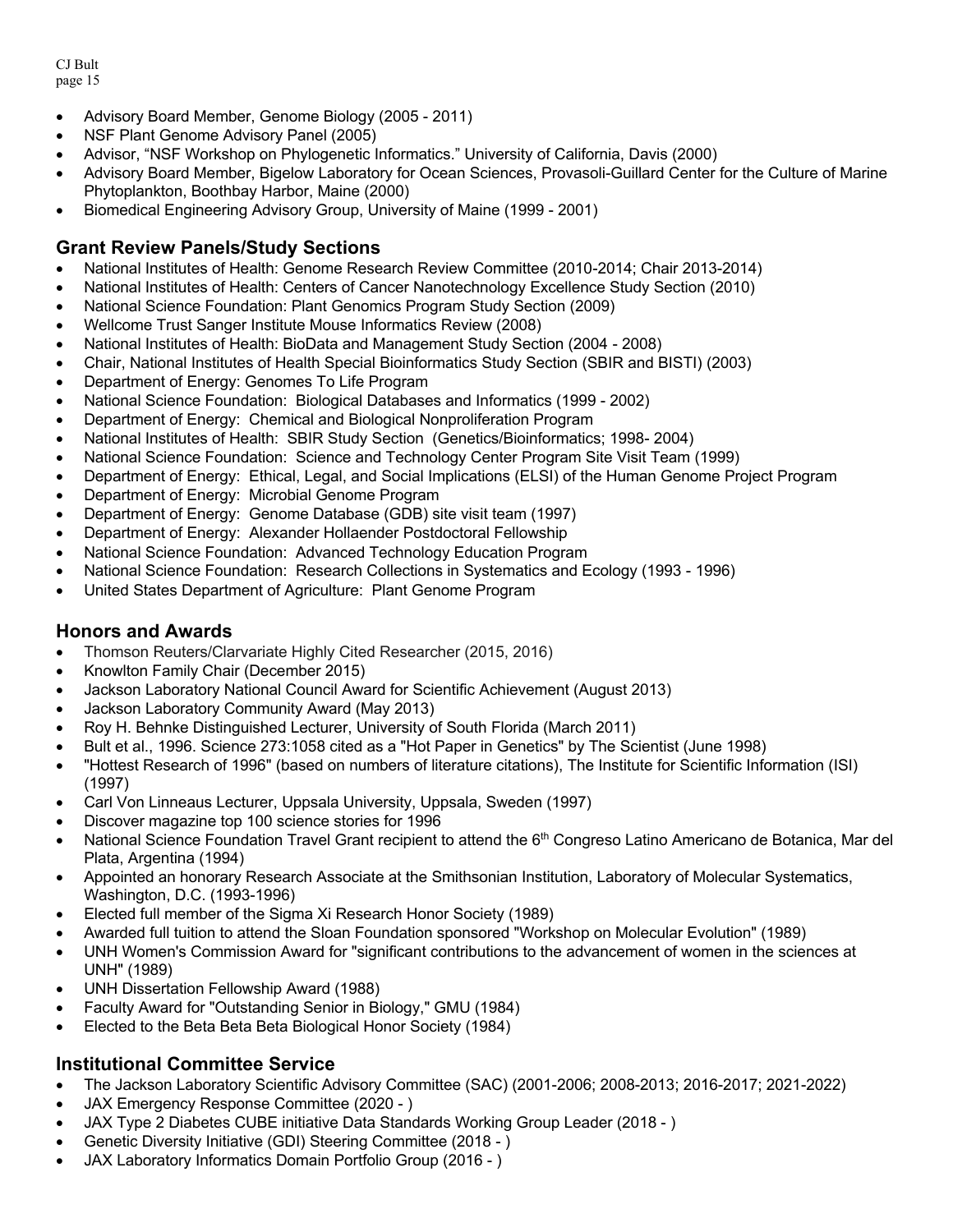- JAX Patient Derived Xenograft Governance Committee (2016 )
- JAX Chief Information Officer Search Committee (2019)
- JAX Diversity and Inclusion Director Search Committee (2018)
- The Jackson Laboratory Cancer Center Scientific Executive Committee (2014 2019)
- The Jackson Laboratory Cancer Center Operations Group (chair; 2012 2019 )
- The Jackson Laboratory Internal Cancer Center Advisory Committee (2006 2016)
- eLIMS Steering Committee (2012 2015)
- The Jackson Laboratory High Throughput Sequencing Advisory Board (2010 2014)
- Graduate School of Biomedical Sciences (GSBS) Admissions Committee (2007 2013)
- The Jackson Laboratory Faculty Recruiting Committee (2006 2012)
- The Jackson Laboratory Information Technology Advisory Committee (2004 2014)
- The Jackson Laboratory Training and Education Committee (2000 2013)
- The Jackson Laboratory Cancer Center Deputy Director Recruiting Committee (2008 2009)
- The Jackson Laboratory Bioinformatics Recruiting Committee (2004 2006)
- The Jackson Laboratory Aging Center Internal Advisory Committee (2007 2010)
- International Mouse Genome Society Nominations Committee (2007- 2009)
- The Jackson Laboratory Graduate Student Advisory Committee (Chair, 2008)
- The Jackson Laboratory BioData Coordination Committee (2001)
- The Jackson Laboratory Research Grants Council (2001)
- The Jackson Laboratory Compensation and Benefits Program Review/ Science Advisory Committee (2000 2002)
- Bioinformatics Subcommittee Chair, Programs in Genomic Applications, National Heart, Lung, and Blood Institute (2000 - 2002)
- The Jackson Laboratory Staff Computing Committee (1999 2000)

#### **Other Activities**

- Reviewer, EuroPDX Research Infrastructure Trans-national Access Programme (2019,2020)
- Reviewer, ELIXIR Core Data Resources (2018, 2020)
- Lecturer, Advances in Patient Derived Xenograft Modeling in Cancer Workshop, AACR (April 2018)
- Lecturer, Patient Derived Xenografts (PDXs): A Platform for Precision Oncology, HUGO Workshop series (Taiwan and Japan) (March 2017)
- Organizer, Genomic Medicine IX "Bedside to Bench Mind the Gaps" (April 2016)
- Organizer, NHGRI Computational Genomics and Data Science Workshop (Sept 2016)
- Organizer, NHGRI Large Genome Resource Meeting (May 2016)
- Guest editor, Special issue of Cancer Genetics on Cancer Genomics
- Organizing Committee, Maine Biomedical and Biological Sciences Symposium (2006 2016)
- Faculty Supervisor, Jackson Laboratory Computational Sciences Service (2005 2015)
- Organizer, JAX-MDIBL Joint Scientific Symposium (2010, 2011)
- Organizer, Mouse Genome International Annotation Summit Meeting (2008, 2010)
- Organizer, Bioinformatics Workshops for the International Mammalian Genome Conference (2004 2012)
- Coordinator, Jackson Laboratory Bioinformatics Interest Group (2003 -2007)
- Organizer, Short Course on Genome Sequence Analysis (2002 2006)
- Organizer, Annual Conference on Computational Genomics (2002-2006)
- Member of the Mouse Genome Sequencing Consortium's Mouse Genome Analysis Group (2002)
- Member of the RIKEN Functional Annotation of the Mouse (FANTOM) Consortium (2001 2006)
- Participant in the RIKEN Genome Network Project Consortium (2006-2009)
- Member of the Mouse Genome Informatics Database Consortium (with JT Eppig, M Ringwald, J Blake, J Richardson, and J Kadin) (1999 - present)
- Participant, Biomedical Research Infrastructure Network of Maine (BRIN; http://www.brinme.net/)
- Curriculum development, Interdisciplinary Graduate Program in Functional Genomics
- Symposium organizer, "Genomics and Genome Informatics." University of Maine Annual EPSCOR conference on Molecular Biology in Maine (1999)
- Board of Technical Advisors, Visual Genomics, Inc. (1999-2000)
- Statewide Cooperative Ph.D. Program Planning Committee, University of Maine (1998 1999)
- Society of Systematic Biologists ,WWW Home Page Design and Use committee (1995-1996)
- Comparative Genomics Section Leader, NIH-DOE Human Genome Program Informatics Workshop (1998)
- Research Community Panel, Next Generation Internet Conference, University of Maine (1998)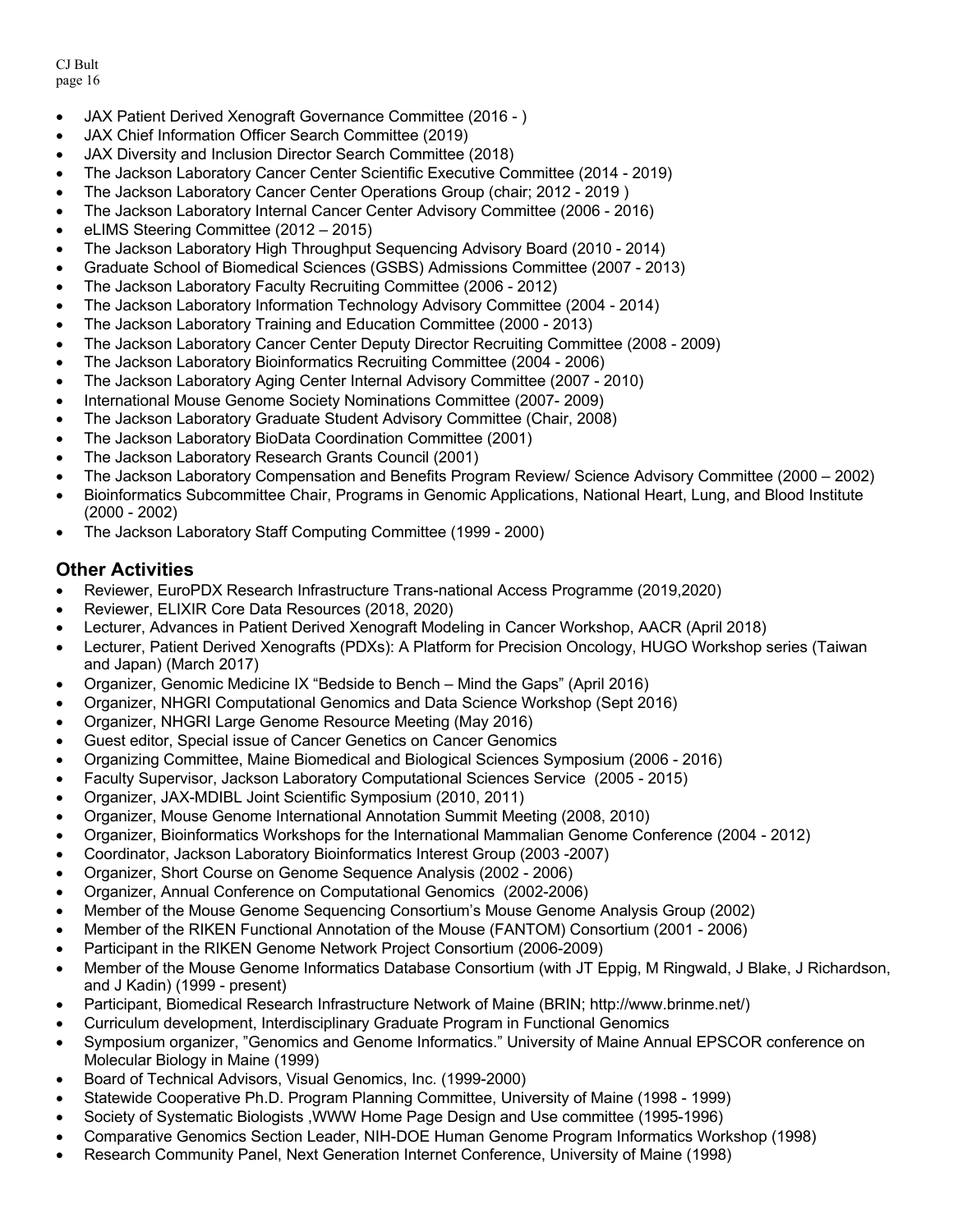- Organizer, Workshop on Spatial Genomics, University of Maine (1998)
- Organizer, Workshop on Database Interoperability, The Institute for Genomic Research (1994)
- Editorial Board, Systematic Biology (1992-1995)
- Co-founder and Executive Board Member, UNH Chapter of the Association for Women in Science (AWIS) (1988- 1989)
- Reviewer: Journal of Heredity, Cladistics, Molecular Biology and Evolution, Systematic Biology, Science, Journal of Molecular Evolution, Genomics, Genome Research, Genome Biology, Nucleic Acids Research, Nature, Science, IEEE, BMC Bioinformatics

### **Educational Outreach**

- Faculty /Instructor, Humanized Mice in Biomedicine, Challenges and Innovations Course, EMBO/EMBL (2019)
- Faculty, Tufts University School of Graduate Biomedical Sciences program in Mammalian Genetics
- Faculty, Graduate School of Biomedical Sciences and Engineering (GSBSE), University of Maine
- Mentor, Jackson Laboratory High School Intern Program
- Mentor, Jackson Laboratory Summer Student Program
- Mentor, Olympia Snowe Women's Leadership Institute (2017-2020)
- Organizer and Instructor, Bioinformatics Workshops at the Annual International Mammalian Genome Conference (2003 -2012)
- Organizer and Faculty member, Annual Genome Sequence Analysis Short Course (2002 2006)
- Faculty member, Jackson Laboratory Annual Short Course in Experimental Mammalian Genetics
- Faculty member, Jackson Laboratory Experimental Genetics of the Laboratory Mouse in Cancer Research
- Faculty member, Jackson Laboratory Mathematics Approaches to Complex Traits
- Faculty member, Jackson Laboratory Genomic and Proteomic Approaches to Complex Heart, Lung, and Sleep **Disorders**
- Lecturer/Coordinator, graduate course in Functional Genomics (University of Maine)
- Lecturer, Graduate course in Computational Methods in Genomics (University of Maine)
- Lecturer, Jackson Laboratory Phenotyping Workshop
- Lecturer, Jackson Laboratory Workshop on the Pathology of Mouse Models for Human Disease
- Lecturer, Jackson Laboratory Modeling Human Mammary Cancer in Mice
- "What the genome means," Jackson Laboratory Summer Visitor Program lecture
- "The Wonderful World of Cells and DNA", Mount Desert Island Elementary School (1998)
- Instructor, "Keys to Science" summer enrichment program for high school science teachers, Keystone, Colorado. (1994 - 1995)
- Developed "Understanding Genome Science" tutorial for student and general public tours of The Institute for Genomic Research. (1994)
- Preparator for Smithsonian Young Resident Associates "Museums and Molecules" educational program. (1992)
- Participant in science careers mentoring program for students at Thomas Jefferson High School, Fairfax, Virginia. (1991-1992)
- Science Fair Judge, State Science Fair, Baton Rouge, Louisiana. (1990 1991)
- Participant, University of New Hampshire Department of Plant Science annual "Greenhouse Open House" public outreach program. (1984 - 1989)

## **Advisees/Interns**

#### *Postdoctoral Fellows*

Dr. Masaaki Furuno, Jackson Laboratory Postdoctoral Fellow (2003- 2005) Dr. Lixin Zhou, TIGR Postdoctoral Fellow (1995 - 1996)

#### *Graduate Students*

Dr. Joan Malcolm, Graduate School of Biomedical Sciences and Engineering, University Maine (2015 - 2018 ) Dr. Kyle Beauchemin, Graduate School of Biomedical Sciences and Engineering, University of Maine (2010 - 2016) Dr. Jill Recla, Graduate School of Biomedical Sciences and Engineering, University of Maine (2008 - 2012) Ms. Stacy Doore, Department of Spatial Information and Engineering, University of Maine (2009 -2010) Dr. Kevin Peterson, Interdisciplinary Graduate Program in Functional Genomics (2002-2005) Ms. Penny Russell, Interdisciplinary Graduate Program in Functional Genomics (2003-2004) Ms. Sarah Matthews, DOE Predoctoral Intern (1993)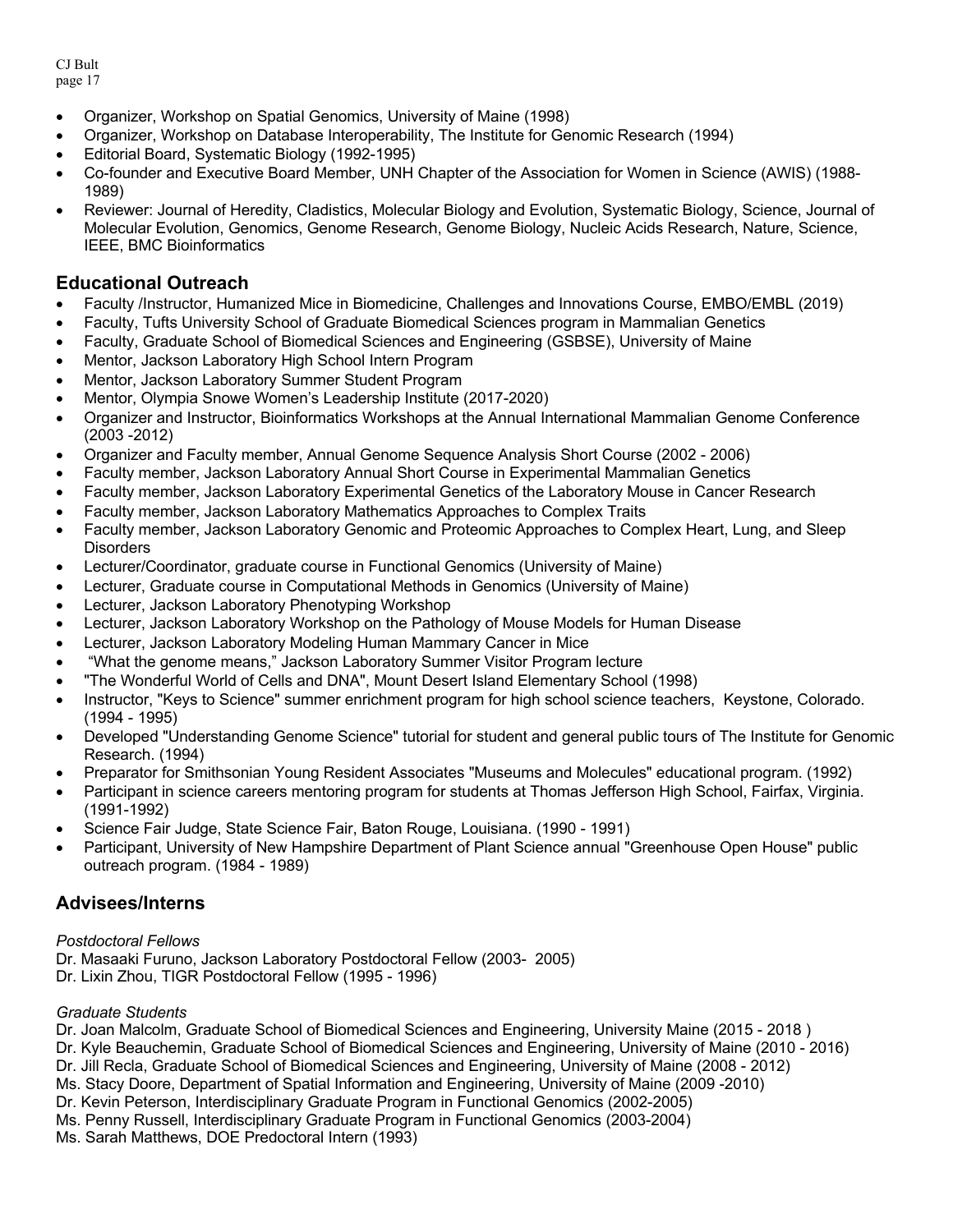*Post-Baccalaureate*

Ms. Teresa McGee, Gail Gutradt Cancer Research Fellow (2019-2021)

Ms. Wendy Memishian, Gail Gutradt Cancer Research Fellow (2019-2021)

Ms. Ashley Tucker, The Jackson Laboratory Post-Baccalaureate Fellow (2021- )

*Undergraduate and High School Students*

Ms. Sirohi Kumar, Mount Desert Island High School Academic Year Intern (2020)

Mr. Joshua Quigley, College of the Atlantic Academic Year Intern (2019- )

Ms. Angelina Guerra, Jackson Laboratory Summer Student Program; MGD Diversity Action Plan (2019)

Mr. Antonio Mendoza, Jackson Laboratory Summer Student Program; MGD Diversity Action Plan (2018)

Ms. Taylar Mouton, Jackson Laboratory Summer Student Program; MGD Diversity Action Plan (2017) Ms. Bailey West, Searsport High School (2017)

Mr. Raphael Espinoza, Jackson Laboratory Summer Student Program; MGD Diversity Action Plan (2016)

Mr. Jacob Luber, Jackson Laboratory Summer Student Program (2015)

Mr. Adam Lavertu, Jackson Laboratory Summer Student Program; MGD Diversity Action Plan (2015) Ms. Vania Lopez, Colby College Summer Coop Program (2015)

Ms. Vania Lopez, Jackson Laboratory Summer Student Program; MGD Diversity Action Plan (2014)

Ms. Janaya Shelly, Jackson Laboratory Summer Student Program; MGD Diversity Action Plan (2013)

Ms. Megan Taylor, Jackson Laboratory Summer Student Program (2012)

Ms. Elizabeth Adesanya, Jackson Laboratory Summer Student Program; MGD Diversity Action Plan (2012)

Ms. Emma Albee, University of New England (2010-2011)

Ms. Tess Lameyer, George Stevens Academy (2011)

Ms. Haley Maiden, George Stevens Academy (2011)

Ms. Jennifer Rodriguez, Jackson Laboratory Summer Student Program; MGD Diversity Action Plan (2010)

Mr. Isaac St. John, Jackson Laboratory Summer Student Program; MGD Diversity Action Plan (2009)

Mr. Kevin Hawkins, Jackson Laboratory Summer Student Program; MGD Diversity Action Plan (2008)

Mr. Patrick Breen, Mount Desert Island High School Intern (2007-2008)

Ms. Cecily Swinburne, Jackson Laboratory Summer Student Program and College of the Atlantic Senior Project (2007- 2008)

Mr. Dorian Britt, Jackson Laboratory Summer Student Program; MGD Diversity Action Plan (2006)

Mr. Brad Witham, Mount Desert Island High School Intern (2006)

Mr. Troy Shapiro, Jackson Laboratory Summer Student Program (2005)

Mr. Curtis Thorman, Mount Desert Island High School Intern (2005)

Ms. Rebecca Barter, Jackson Laboratory Summer Student Program (2004)

Mr. Ayodele Adesanya, Jackson Laboratory Summer Student Program; MGD Diversity Action Plan (2004)

Mr. Brad Witham, Mount Desert Island High School Intern and Jackson Laboratory Summer Student Program (2002– 2004)

Mr. Ben Hewlett, Mount Desert Island High School Intern (2000-2002)

Mr. Pierre Vanden Borre, Jackson Laboratory Summer Student Program (2000)

Mr. Robin Fernald, Mount Desert Island High School Intern (1999 - 2000)

Ms. Amber Bethell, NCGIA (University of Maine) Undergraduate Assistant (1999)

Mr. Robert "Beto" Peliks, Jackson Laboratory Summer Student Program (1999)

Ms. Winnie Liang, Jackson Laboratory Summer Student Program (1999)

Ms. Tracy Spriggs, TIGR Special Projects Intern (1995 - 1996)

Mr. Bryan Fitzpatrick, TIGR Summer High School Intern (1995)

Ms. Debbie Saudek, TIGR special projects intern (1993 - 1995)

Mr. Tae Hoon Kim, Smithsonian Summer Intern (1992)

#### *Teacher Interns*

Ms. Sarah Dunbar, Maine Science Teacher Intern (2014)

Ms. Savannah Lodge-Scharff, Maine Science Teacher Intern (2012)

Ms. Margaret Southworth, Maine Science Teacher Intern (2006)

Mr. Adam Zukowski, Maine Science Teacher Intern (2005)

### **Invited Presentations**

- "The changing landscape of human disease gene discovery using the laboratory mouse", Massachusetts General Hospital Seminar Program (April 2021)
- "PDXs as preclinical cancer models: 2 case studies", Humanized mice in Biomedicine, European Molecular Biology Organization (EMBO), Heidelberg, Germany (November 2019)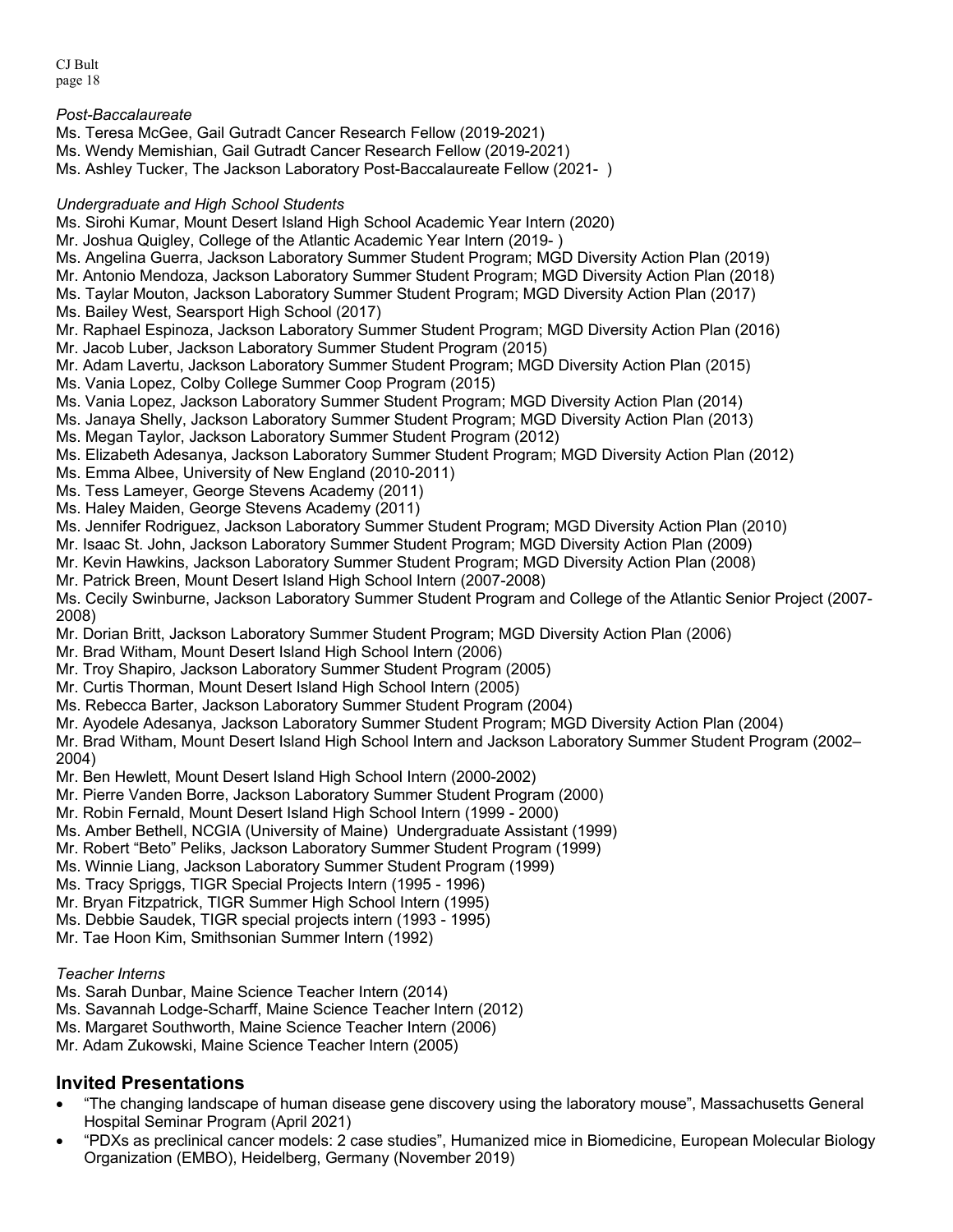- "Alliance of Genome Resources and MGI", Sustainability of Mouse Informatics Resources, Infrafrontier Workshop, Strasbourg, France (September 2019)
- "The Alliance of Genome Resources: Transforming comparative genomics for human and model organisms", 33 Annual International Mammalian Genome Conference, Strasbourg, France (September 2019)
- "Comparative genetics and genomics of mouse strains at MGI", 32<sup>nd</sup> Annual International Mammalian Genome Conference, Puerto Rico (November 2018)
- "Maine Cancer Genomics Initiative", Primary Source Speaker Series, Jesup Library, Bar Harbor, Maine (July 2018)
- "New Therapies for Triple Negative Breast Cancer (TNBC)", Maine Breast and Cervical Health Mammography Conference, Augusta, Maine (May 2018)
- "Alliance of Genome Resources (AGR): An experiment in community genome resource sustainability", Mammalian Genetics and Genomics: From Molecular Mechanisms to Translational Applications, EMBL Heidelberg, Germany (October 2017)
- "Functional and Phenotype Data from Model Organisms as Evidence for Disease Relevance of Human Genes and Variants", Curating the Clinical Genome, Washington, DC (June 2017)
- "Precision Oncology", Downeast Colloquy, Blue Hill, Maine (May 2017)
- "From Data to Knowledge: Why it Matters to be FAIR", NHGRI Trainees Meeting, St. Louis, MO (April 2017)
- "Patient Derived Xenografts (PDX): A Platform for Precision Oncology", Human Genome Organization workshop on Patient Derived Xenografts, Taipei, Taiwan and Yokohama, Japan (March 2017)
- "Patient Derived Xenografts (PDX) for Precision Oncology", University of Connecticut Grand Rounds, Farmington, CT May 2016)
- "Hyperbole and hope in cancer research", Acadia Senior College, Bar Harbor, Maine (2015)
- "Patient Derived Xenografts (PDX): A Platform for Precision Oncology," 29th Annual International Mouse Genome Conference, Yokohama, Japan (November 2015)
- "The Maine Triple Negative Breast Cancer Study: An Update," Partridge Foundation 6th Annual Breast Cancer Symposium (October 2015)
- "The Tunable Mouse", Maine Science Festival, Bangor, Maine (May 2015)
- "Patient Derived Xenografts (PDX): A Platform for *in vivo* Modeling for Precision Oncology", Symposium on Optimizing Cooperative Group Specimen-based Sarcoma Biology Investigation for Future Discovery, Philadelphia, PA (April 2015)
- "Cancer Avatars and Individualized Cancer Therapy," RNA Matters Lecture Series, Thomas Jefferson University (November 2014)
- "Biomarker Basics," The Jeri and Noboru Oishi Symposium, Southwest Oncology Group (SWOG) (October 2014)
- "The Maine Triple Negative Breast Cancer Study: An Update," Partridge Foundation 5th Annual Breast Cancer Symposium (October 2014)
- "Cancer Avatars and Individualized Cancer Therapy," Annual Maine Biological and Biomedical Sciences Symposium keynote (April 2014)
- "Cancer Avatars and Individualized Cancer Therapy," University of Maine at Presque Isle Distinguished Lecturer (February 2014)
- "A unified gene catalog for the reference mouse genome," Genome Informatics, Cold Spring Harbor, NY. (October 2013)
- "Cancer Avatars," Partridge Foundation Fourth Annual Breast Cancer Symposium, Bangor, Maine (October 2013)
- "Computational prediction of knockout phenotypes and gene function," International Mammalian Genome Conference, Salamanca, Spain (September 2013)
- "Cancer Avatars and Genome Guided Cancer Therapy," Maine Chapter of the College of Surgeons, Bar Harbor, Maine (May 2013)
- "Normal development as a framework for understanding disease processes," Maine-Dartmouth Family Medicine Distinguished Lecturer in Medicine Series (May 2012)
- "Data integration strategies for the Mouse Genome Informatics Database," Functional Genomics Data Society, Boston, MA (February 2012)
- "Good Genes Gone Bad: what our genome is telling us about cancer," Little Forum, Bronxville, NY (October 2011)
- "Genomics of lung development and cancer," Maine Medical Center, Portland, Maine (May 2011)
- "Mouse models of human disease: Where we are and where we are going," Roy H. Behnke Distinguished Lecture, University of South Florida (February 2011)
- "What normal development can tell us about cancer," The Jackson Laboratory-Dartmouth Regional Symposium for Cancer Biology, The Jackson Laboratory, Bar Harbor, ME (September 2010)
- "Development and Cancer," Eastern Maine Medical Center, Brewer, ME (August 2010)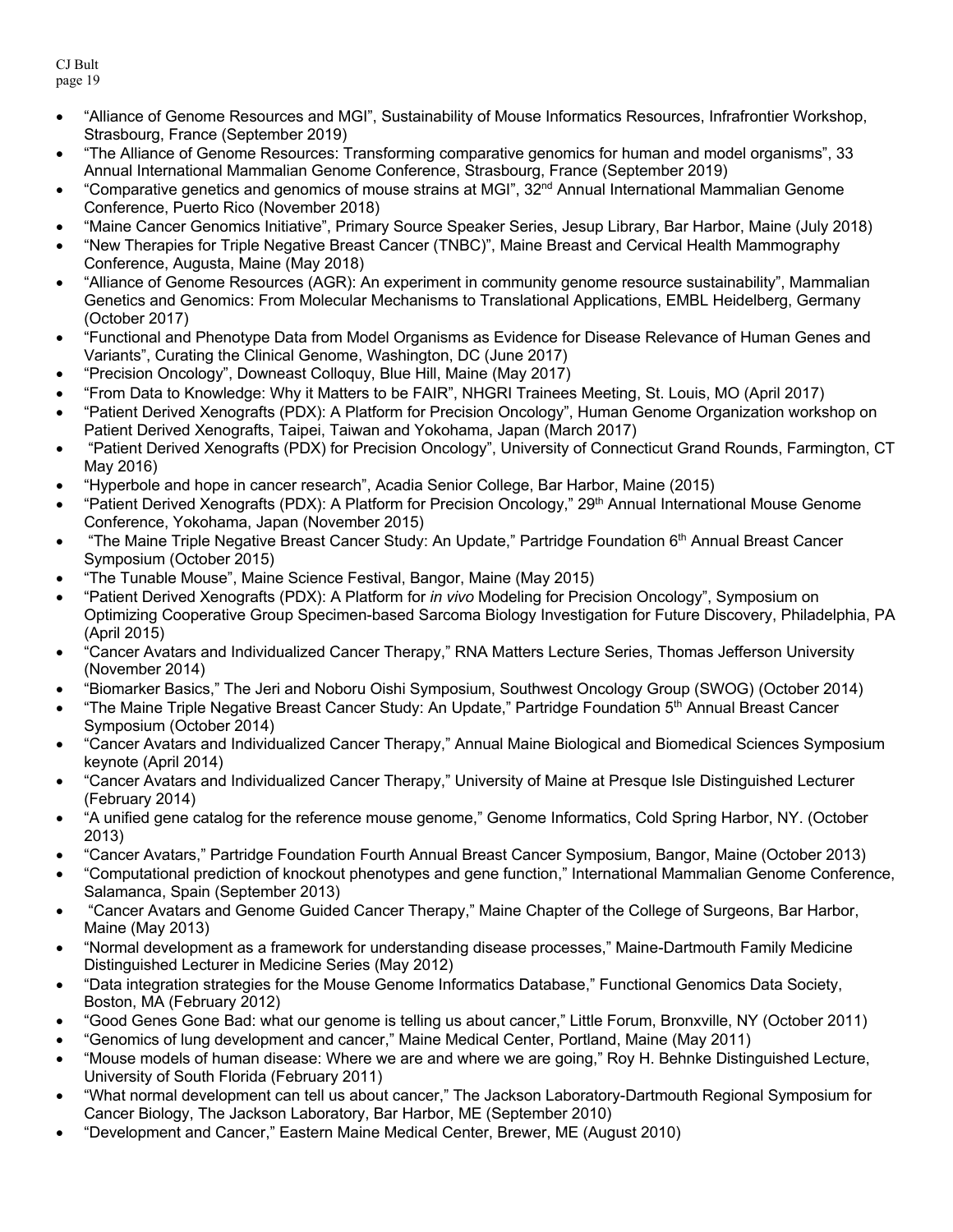- "MouseNET: predicting gene function in the laboratory mouse," Massachusetts General Hospital, Center for Human Genetic Research, Boston, MA (April 2010)
- "Lung development and disease," Boston University Genome Sciences Institute, Boston, MA (April 2010)
- "Genes, Cancer, and the Future of Personalized Medicine," Annual Women's Health Luncheon, Portland, Maine (February 2010)
- "Can Your DNA Help Doctors Choose Your Prescription?" Bank of New York Mellon (September 2009)
- "Integrating MouseCyc with the Protein Ontology Resource project,"  $2<sup>nd</sup>$  Annual Protein Ontology Meeting, Georgetown University, Washington, D.C. (2008)
- "Virchow revisited: Can understanding normal development of the mouse lung provide insights into the genetics of human lung cancer?," Medical College of South Carolina, Charleston, South Carolina (February 2008)
- "MouseCyc: a curated database of biochemical pathways database for the laboratory mouse, "Cambridge HealthTech Tri-Medicine Conference, San Francisco, California (February 2008)
- "Good genes gone bad: Understanding the genetic basis of lung cancer," 2<sup>nd</sup> Annual Women's Health Luncheon, Portland, Maine (November 2007)
- "Accelerating the functional characterization of the mouse genome," 21st Annual International Mouse Genome Conference , Kyoto, Japan (November 2007)
- "Towards a unified gene catalog for the mouse," 20<sup>th</sup> Annual International Mouse Genome Conference Charleston, South Carolina (November 2006)
- "Bio-ontologies for neuroscience," 45<sup>th</sup> Annual Meeting of the American College of Neuropsychopharmacology, Hollywood, Florida ( December 2006)
- International Gene Trap Consortium Meeting: Mouse Genome Informatics, San Francisco, California, April (2005)
- "From Information to Understanding: Data integration for functional and comparative genomics," Integration of Structural and Functional Genomics Symposium, Iowa State University (2005)
- "Science In Silico," BioQuest Curriculum Consortium (2004)
- "The mouse genome sequence as a framework for complex trait analysis,"  $3<sup>rd</sup>$  Annual Complex Trait Analysis Conference, The Jackson Laboratory, Bar Harbor, Maine, (July 2004).
- "Connecting sequences and biology in the laboratory mouse," Mount Desert Island Biological Laboratory Symposium (2004)
- "Mouse Genome Informatics and Gene Ontology: Progress and Promises", 27th Annual Scientific Meeting of the Research Society on Alcoholism (2004)
- "Beyond Sequence Comparison: Why Data Integration is Important for Comparative Genomics," Novartis Workshop on Comparative Genomics (2003)
- "Beyond the genome", University of Iowa Center for Bioinformatics Lecturer Series (2003)
- "Bridging the Digital Biology Divide", Maine Medical Center Research Institute (2003)
- "Mapping biology to the mouse genome," 15th International Mouse Genome Conference (2002)
- "After the genome: Back to biology," University of New Hampshire Genetics Program (2002)
- "Genome sequence analysis," Advances in Nanostructural Genomics II (2002)
- "Mapping biology to the mouse genome," Genome Informatics (2002)
- "Bioinformatics resources for mouse models of cancer," National Cancer Institute retreat (2002)
- "Informatics infrastructure for the mouse: the view from JAX", Samuel Lunenfeld Research Institute, Toronto, Canada (2002)
- "Making sense of sequence: The need for integrating computational and human-curated genome annotation processes," Advances in Genome Biology and Technology, Marco Island, FL (2002).
- "Integrating computational and human-curated annotations for the mouse genome," International Mouse Genome Conference, Edinburgh, Scotland (2001).
- "Connecting sequence and biology: From catalog to context," Genomics Meets Nanoscience Conference, The Jackson Laboratory, Bar Harbor, ME (2001)
- "Developing a genome spatial information system," Applications of GIS to Bioinformatics Symposium, Virginia Tech University, Blacksburg, VA (2001).
- "Closing the phenotype gap: large-scale mutagenesis at The Jackson Laboratory, Celltech, Seattle, WA (2001).
- "Why the mouse genome?", National Association of Science Writers, UC Berkeley, Berkeley, CA (2001).
- "Mouse Genome Informatics (MGI): The power of an integrated view of mouse biology," UPenn Bioinformatics Forum, (2001).
- "The power of an integrated view of the mouse genome," Proteome, Inc., Beverly, MA(2000).
- "Mouse genome informatics in a new age of biological inquiry," IEEE International Symposium on Bio-Informatics and Biomedical Engineering, Washington, D.C. (2000).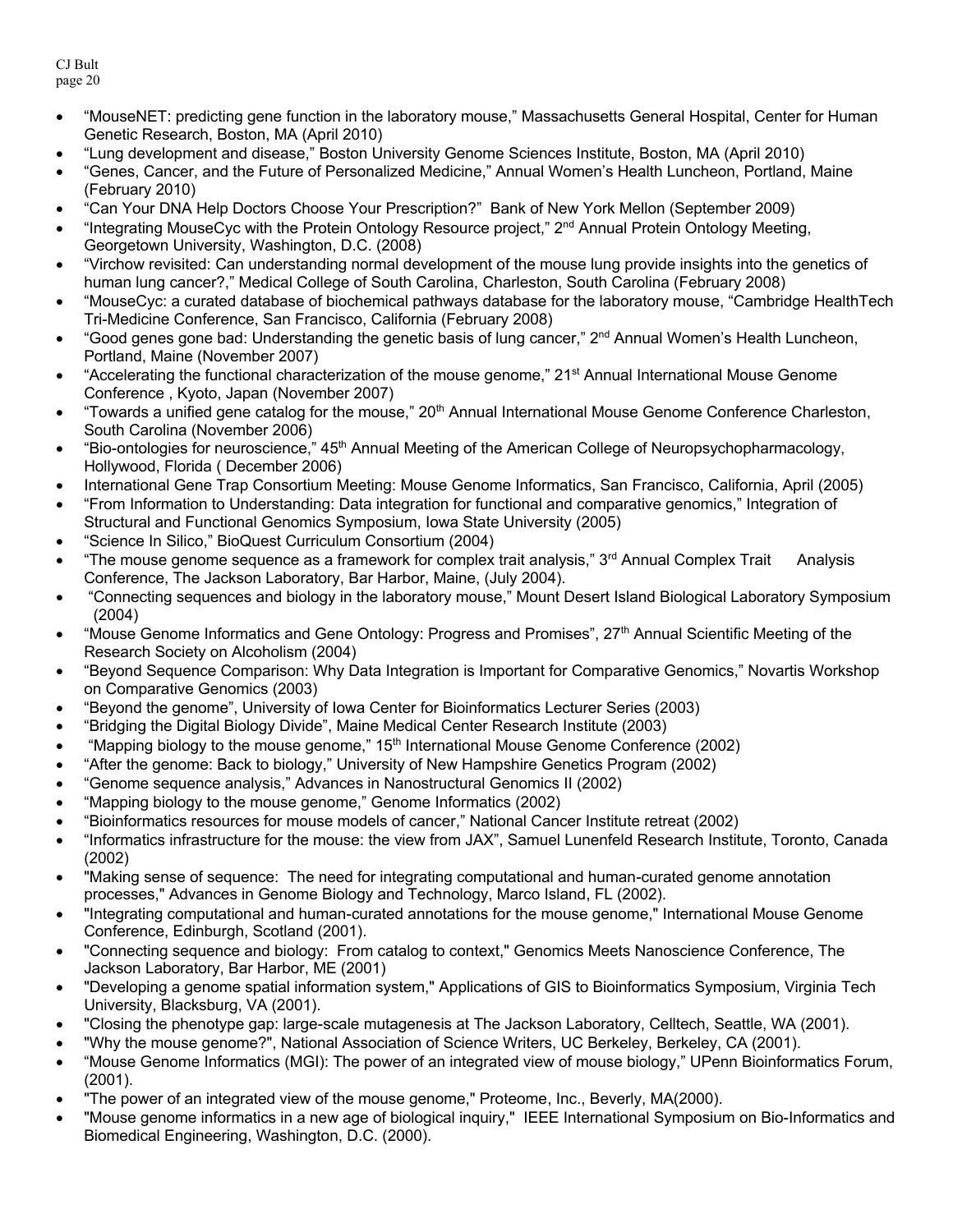- "Bioinformatics: Critical tools for mouse and human genetic research," Third Animal Models as Biomedical Tools: Skin and Hair Mutations Workshop, The Jackson Laboratory, Bar Harbor, ME (2000).
- "Mouse Genome Informatics (MGI): An integrated view of mouse biology." 12<sup>th</sup> Annual International Genome Sequencing and Analysis Conference, Miami, FL (2000).
- "Connecting sequence and biology: Informatics resources for mouse genomics," UC Davis/The Jackson Laboratory Symposium on Advances in Biomedical Research through Mouse Biology, UC Davis, Davis, CA (2000).
- "Connecting sequence and biology: Informatics resources for mouse genomics," Meet your New Neighbor: The Jackson Laboratory, Roche Biosciences, Palo Alto, CA (2000).
- "Integrating sequence and biology: The Mouse Genome Sequence database project,"  $8<sup>th</sup>$  Annual DOE Contractors Meeting, Santa Fe, N.M. (2000).
- "To the genome and beyond: Bioinformatics in a new age of biological inquiry", University of Buffalo, Buffalo, NY (2000)
- "The Mouse Tumor Biology Database (MTB) Project," Mouse Molecular Genetics Conference, Heidelberg, Germany (1999)
- "Bioinformatics in a new age of biological inquiry," University of Maine Annual EPSCOR Conference on Molecular Biology in Maine, Orono, ME (October 1999)
- "Genome Informatics: A Status Report," IDEXX Laboratories, Inc. Westbrook, ME (1999)
- "Developing a Genome Spatial Information System," Maine GIS Users Group Annual Meeting, Bangor, ME (1999)
- "Genome Informatics: Where we've been, Where we're going," BioEngineering Resource Group, University of Maine, Orono, ME (1999)
- "Genomes as Geographic Landscapes," Dept. of Biochemistry, Microbiology and Molecular Biology, University of Maine, Orono, ME (1999)
- "Whole Genome Sequencing of Microbes and Plants: Status and Implications," Centro Internacional de Agricultura Tropical (CIAT), Cali, Colombia (1997).
- "From Information to Understanding: The Present and Future of Comparative Genomics" Carl Von Linneaus Lecture, Uppsala University, Uppsala, Sweden (1997).
- "From Sequence to Biology: Data mining and complete genomes. Frontiers in Genetic Research, University of Connecticut, Storrs, CT. (1997)
- "The complete genome of *Methanococcus jannaschii*," New England Molecular Evolutionary Biologists annual meeting, Durham, N.H. (1996)
- "The genome of *Methanococcus jannaschii* and the origins of life," University of New Hampshire, Durham, N.H. (1996)
- "Complete genome sequencing and characterization of the thermophilic methanogen, *Methanococcus jannaschii*," DOE Annual Contractor-Grantee Workshop, Santa Fe, NM. (1996)
- "Fire-breathing dragons, archaebacteria and the future of genomic medicine," Conference on Genomic Medicine, Rockville, MD. (1995)
- "The genomes of *Haemophilus influenzae* Rd and *Mycoplasm genitalium*," European Molecular Biology Organization (EMBO) Workshop on Microbial Genome Evolution, Balsta, Sweden (1995).
- "Rapid gene discovery and the human genome project," Maine Medical Center, Portland, ME (1995).
- "From information to understanding: The role of informatics in genome biology," Bates College, Lewiston, ME (1995).
- "The development and implementation of the Sequences, Sources, Taxa (SST) database," Society for the Study of Evolution, McGill University, Montreal, Canada (1995).
- Round table discussion on careers in science, Women's Center, California Institute of Technology, Pasadena, CA (1995).
- "Human gene discovery and comparative genomics," California Institute of Technology, Pasadena, CA. (1995)
- "The Expressed Gene Anatomy and Sequences, Sources, Taxa Databases: models for interoperability among biological databases," Plant Genome III, San Diego, CA (1995).
- "Metodos modernos de reconstruccion filogenetica utilizando datos moleculares," Centro de Investigacion y Desarrollo en Criotecnologia de Alimentos, La Plata, Argentina (1994).
- "La filogenia y los caracteres moleculares," VI Congreso LatinoAmericano de Botanica, Mar del Plata, Argentina. (1994)
- "Genomics, systematics, and the metazoa," 6th Annual Genome Sequencing and Analysis Conference, Hilton Head, SC (1994).
- "Integrated biological databases to support research in gene discovery,expression, and evolution," International Society of Plant Molecular Biologists, Amsterdam, The Netherlands. (1994)
- "Sequences, Sources, Taxa: Linking diverse database resources on the Internet for research in biodiversity and evolution," Smithsonian Institution Biodiversity Seminar Series, Washington, D.C. (1994)